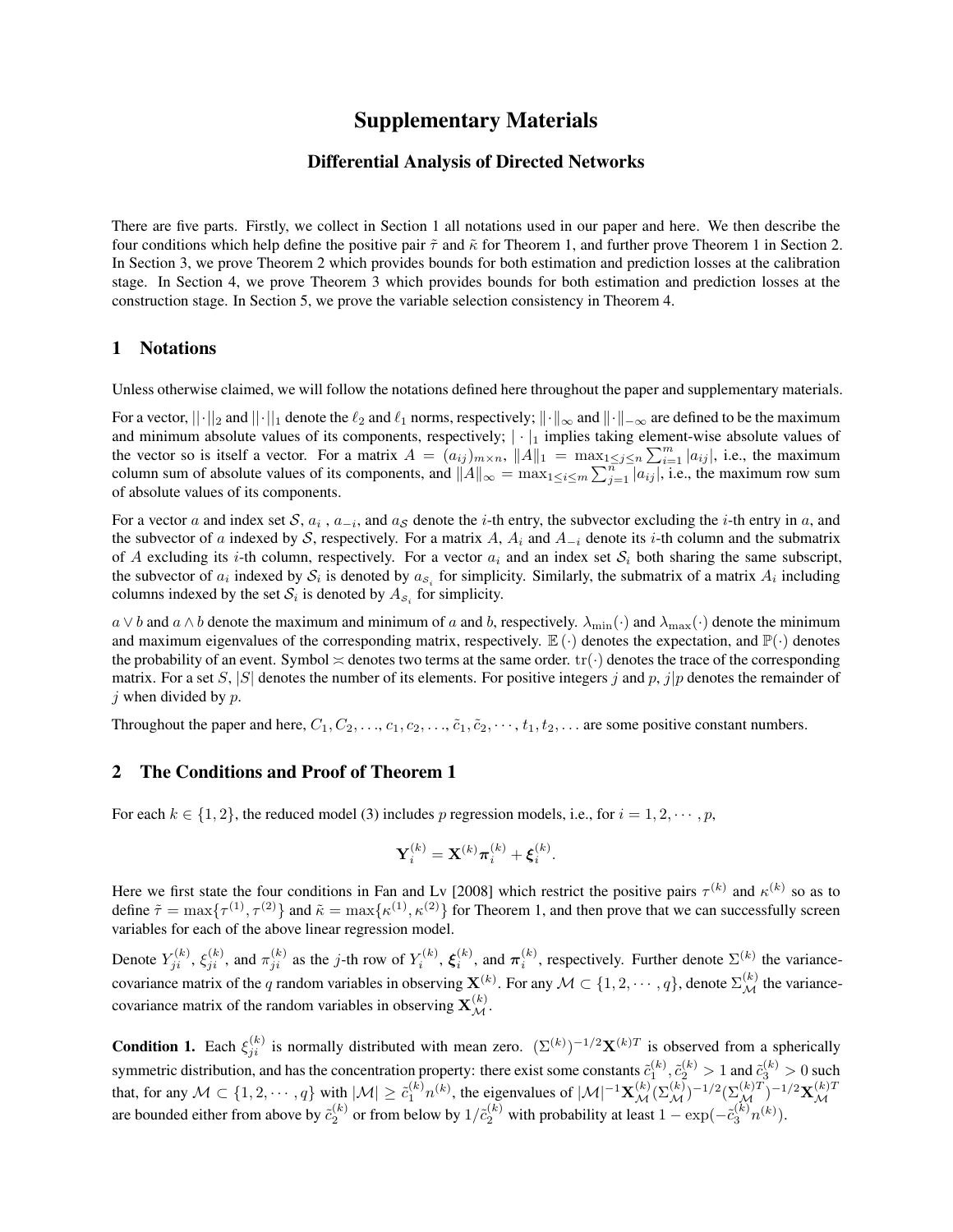**Condition 2.**  $var(Y_{ji}^{(k)}) = O(1)$ . For some  $\kappa^{(k)} \ge 0$ ,  $\tilde{c}_4^{(k)} > 0$ , and  $\tilde{c}_5^{(k)} > 0$ ,

$$
\min_{j\in\mathcal{M}_{i0}^{(k)}}\left|\boldsymbol{\pi}_{ji}^{(k)}\right|\geq\frac{\tilde{c}_{4}^{(k)}}{\left(n^{(k)}\right)^{\kappa^{(k)}}}\quad\text{and}\quad\min_{j\in\mathcal{M}_{i0}^{(k)}}\left|\text{cov}\left((\boldsymbol{\pi}_{ji}^{(k)})^{-1}Y_{i}^{(k)},X_{j}^{(k)}\right)\right|\geq\tilde{c}_{5}^{(k)}.
$$

**Condition 3.**  $log(q) = O((n^{(k)})^{\tilde{c}})$  for some  $\tilde{c} \in (0, 1 - 2\kappa^{(k)})$ .

**Condition 4.** There are some  $\tau^{(k)} \ge 0$  and  $\tilde{c}_6^{(k)} > 0$  such that  $\lambda_{\max}(\Sigma^{(k)}) \le \tilde{c}_6^{(k)}(n^{(k)})^{\tau^{(k)}}$ .

*Proof of Theorem 1.* Following the *Sure Independence Screening Property* by Fan and Lv [2008], there exists some  $\theta^{(k)} \in (0, 1 - 2\kappa^{(k)} - \tau^{(k)})$  such that, when  $d^{(k)} = |\mathcal{M}_i^{(k)}| = O((n^{(k)})^{1-\theta^{(k)}})$ , we have, for some constant  $C > 0$ ,

$$
\mathbb{P}(\mathcal{M}_{i0}^{(k)} \subseteq \mathcal{M}_{i}^{(k)}) = 1 - \mathcal{O}\left(\exp\left\{-\frac{C(n^{(k)})^{1-2\kappa^{(k)}}}{\log(n^{(k)})}\right\}\right).
$$

Let  $\theta = \min(\theta^{(1)}, \theta^{(2)})$ , then for  $d^{(k)} = |\mathcal{M}_i^{(k)}| \equiv d = O(n_{\min}^{1-\theta})$ , we have

$$
\mathbb{P}(\mathcal{M}_{i0}^{(k)} \subseteq \mathcal{M}_{i}^{(k)}) = 1 - \mathcal{O}\left(\exp\left\{-\frac{C(n^{(k)})^{1-2\tilde{\kappa}}}{\log(n^{(k)})}\right\}\right).
$$

## 3 Proof of Theorem 2

Note that  $\xi^{(k)} = \mathcal{E}^{(k)} (\mathbf{I} - \mathbf{\Gamma}^{(k)})^{-1}$  for  $k \in \{1,2\}$ . Suppose that the singular values of both  $(\mathbf{I} - \mathbf{\Gamma}^{(k)})$  are positively bounded from below by a constant c. Denote  $\sigma_i^{(k)2} = \text{var}(\epsilon_{ji}^{(k)})$  and  $\tilde{\sigma}_i^{(k)2} = \text{var}(\xi_{ji}^{(k)})$ . Then  $\tilde{\sigma}_i^{(k)} \le \sigma_{p \max}/c =$ max 1*≤i≤p*  $(\sigma_i^{(1)} \vee \sigma_i^{(2)})$ /c.

**Lemma 1.** *Under Assumptions 1-3, for each network*  $k \in \{1, 2\}$  *in the calibration step, there exist positive constants*  $C_1^{(k)}$  and  $C_2^{(k)}$  such that, with probability at least  $1 - e^{-f^{(k)}}$ *,*

- 1. (Estimation Loss)  $||\hat{\pi}_{i}^{(k)} \pi_{i}^{(k)}||_2^2 \leq C_1^{(k)} \left( r_i^{(k)} \vee d \vee f^{(k)} \right) / n^{(k)}$ ;
- 2. (Prediction Loss)  $||\mathbf{X}^{(k)}(\hat{\boldsymbol{\pi}}_i^{(k)} \boldsymbol{\pi}_i^{(k)})||_2^2/n^{(k)} \leq C_2^{(k)} \left(r_i^{(k)} \vee d \vee f^{(k)}\right)/n^{(k)}$ .

*Proof of Lemma 1*. We have the closed form ridge estimator  $\hat{\pi}_{\text{tot}}^{(k)}$  $\mathbf{X}_{i}^{(k)}$  for the linear model  $\mathbf{Y}_{i}^{(k)} = \mathbf{X}_{\mathcal{M}_{i}}^{(k)}$  $\frac{d}{\mathcal{M}_i^{(k)}} \boldsymbol{\pi}^{(k)}_{\mathcal{M}_i^{(k)}}$  $\frac{(k)}{\mathcal{M}_i^{(k)}} + \boldsymbol{\xi}_i^{(k)}.$ 

$$
\hat{\boldsymbol{\pi}}_{\mathcal{M}_{i}^{(k)}}^{(k)} = \big(\mathbf{X}_{\mathcal{M}_{i}}^{(k)T} \mathbf{X}_{\mathcal{M}_{i}}^{(k)} + \lambda_{i}^{(k)} I_{d}\big)^{-1} \mathbf{X}_{\mathcal{M}_{i}}^{(k)T} \mathbf{Y}_{i}^{(k)},
$$

where  $\lambda_i^{(k)}$  is the ridge tuning parameter. Plugging in the equation  $Y_i^{(k)} = X_{\mathcal{M}}^{(k)}$  $\frac{d}{\mathcal{M}_i^{(k)}} \boldsymbol{\pi}^{(k)}_{\mathcal{M}_i^{(k)}}$  $\mathcal{M}_{i}^{(k)} + \xi_{i}^{(k)}$ , we have

$$
\begin{aligned} \hat{\pmb{\pi}}_{\mathcal{M}_i^{(k)}}^{(k)} = \bigg\{ & \big( \mathbf{X}_{\mathcal{M}_i^{(k)}}^{(k)T} \mathbf{X}_{\mathcal{M}_i^{(k)}}^{(k)} + \lambda_i^{(k)} I_d \big)^{-1} \mathbf{X}_{\mathcal{M}_i^{(k)}}^{(k)T} \mathbf{X}_{\mathcal{M}_i^{(k)}}^{(k)} \boldsymbol{\pi}_{\mathcal{M}_i^{(k)}}^{(k)} \bigg\} \\ & + \bigg\{ \big( \mathbf{X}_{\mathcal{M}_i^{(k)}}^{(k)T} \mathbf{X}_{\mathcal{M}_i^{(k)}}^{(k)} + \lambda_i^{(k)} I_d \big)^{-1} \mathbf{X}_{\mathcal{M}_i^{(k)}}^{(k)T} \boldsymbol{\xi}_i^{(k)} \bigg\} \,. \end{aligned}
$$

The difference between the ridge estimator  $\hat{\pi}^{(k)}$  $\mathcal{M}_i^{(k)}$  and the true  $\pi_{\mathcal{M}_i^{(k)}}^{(k)}$  $\mathcal{M}_i^{(k)}$  can be written as

$$
\hat{\boldsymbol{\pi}}^{(k)}_{\mathcal{M}^{(k)}_i} - \boldsymbol{\pi}^{(k)}_{\mathcal{M}^{(k)}_i} = -\lambda_i^{(k)} \big( \mathbf{X}_{\mathcal{M}^{(k)}_i}^{(k) T} \mathbf{X}_{\mathcal{M}^{(k)}_i}^{(k)} + \lambda_i^{(k)} I_d \big)^{-1} \boldsymbol{\pi}^{(k)}_{\mathcal{M}^{(k)}_i} + \big( \mathbf{X}_{\mathcal{M}^{(k)}_i}^{(k) T} \mathbf{X}_{\mathcal{M}^{(k)}_i}^{(k)} + \lambda_i^{(k)} I_d \big)^{-1} \mathbf{X}_{\mathcal{M}^{(k)}_i}^{(k) T} \boldsymbol{\xi}_i^{(k)}.
$$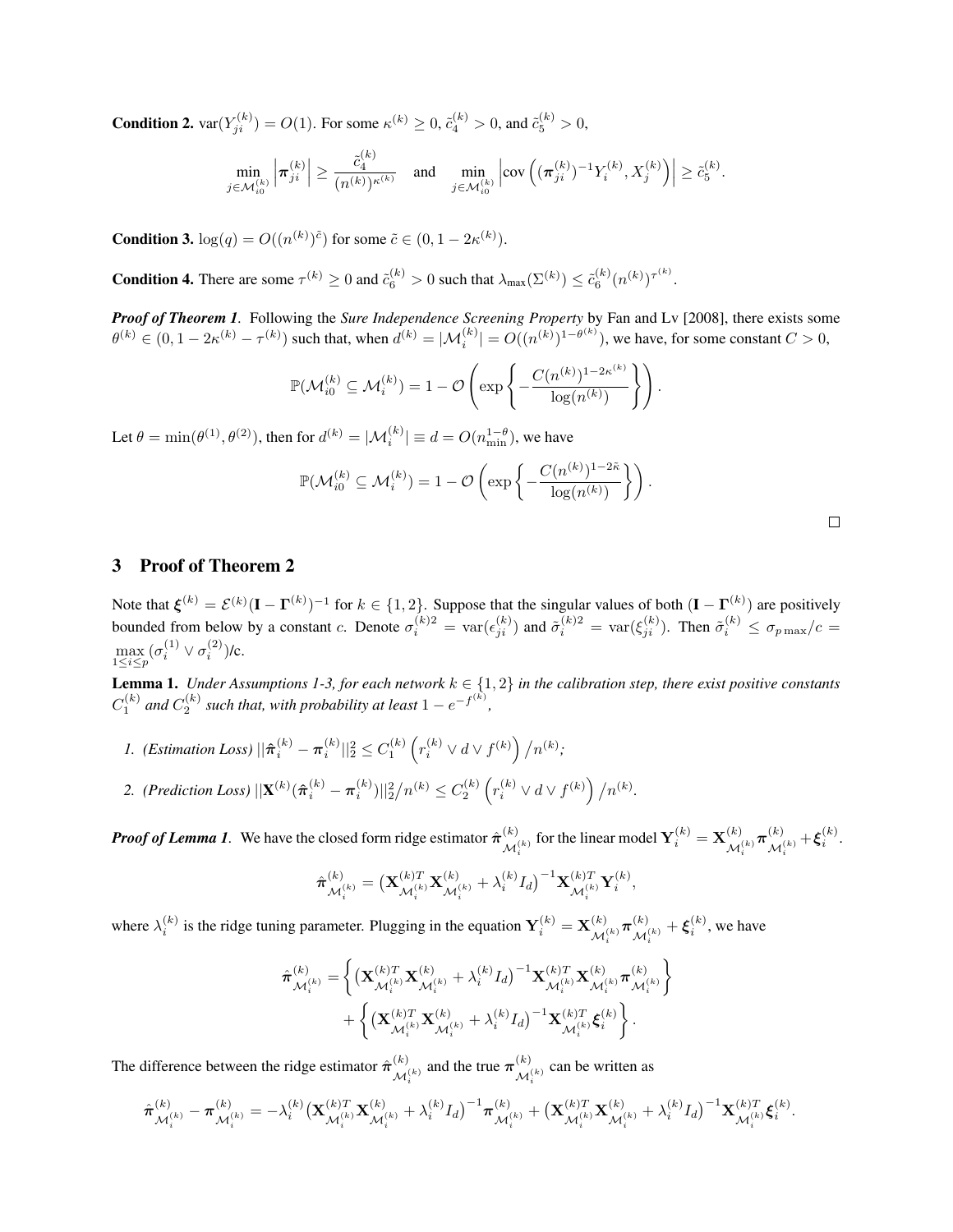For simplicity, we denote the composite forms of  $\pi^{(k)}$  $\mathcal{M}_i^{(k)}$  and  $\mathbf{X}_{\mathcal{M}_i}^{(k)}$  $\mathcal{M}_i^{(k)}$  as follows,

$$
\begin{array}{l} {\tilde \pi _{{\mathcal{M}}_i^{(k)}}^{\left( k \right)} = - \lambda _i^{\left( k \right)}{\left( {{{\bf{X}}_{{\mathcal{M}}_i^{(k)}}^T}{\bf{X}}_{{\mathcal{M}}_i^{(k)}}^{{\left( k \right)}} + \lambda _i^{\left( k \right)}{I_d}} \right)^{ - 1}}\pi _{{\mathcal{M}}_i^{(k)}}^{\left( k \right)};}^{\left( k \right)}\\ {\tilde {\bf{X}}_{{\mathcal{M}}_i^{(k)}}^{\left( k \right)} = {\bf{X}}_{{\mathcal{M}}_i^{(k)}}^{\left( k \right)}{\left( {{{\bf{X}}_{{\mathcal{M}}_i^{(k)}}^T}{\bf{X}}_{{\mathcal{M}}_i^{(k)}}^{{\left( k \right)}} + \lambda _i^{\left( k \right)}{I_d}} \right)^{ - 1}}. \end{array}
$$

Then we have the following simplified form of the difference,

$$
\hat{\boldsymbol{\pi}}^{(k)}_{\mathcal{M}_i^{(k)}} - \boldsymbol{\pi}^{(k)}_{\mathcal{M}_i^{(k)}} = \tilde{\boldsymbol{\pi}}^{(k)}_{\mathcal{M}_i^{(k)}} + \tilde{\mathbf{X}}^{(k)T}_{\mathcal{M}_i^{(k)}} \boldsymbol{\xi}_i^{(k)}.
$$

To obtain the *ℓ*<sup>2</sup> norm losses of estimation and prediction, we write

$$
\begin{aligned} &||\hat{\boldsymbol{\pi}}^{(k)}_{\mathcal{M}_{i}^{(k)}} - \boldsymbol{\pi}^{(k)}_{\mathcal{M}_{i}^{(k)}}||_{2}^{2} \\ &= \underbrace{\tilde{\boldsymbol{\pi}}^{(k)T}_{\mathcal{M}_{i}^{(k)}}\tilde{\boldsymbol{\pi}}^{(k)}_{\mathcal{M}_{i}^{(k)}} + 2\tilde{\boldsymbol{\pi}}^{(k)T}_{\mathcal{M}_{i}^{(k)}}\tilde{\mathbf{X}}^{(k)T}_{\mathcal{M}_{i}^{(k)}}\boldsymbol{\xi}_{i}^{(k)}}_{T_{23}} + \underbrace{\boldsymbol{\xi}_{i}^{(k)T}\tilde{\mathbf{X}}^{(k)}_{\mathcal{M}_{i}^{(k)}}\tilde{\mathbf{X}}^{(k)}_{\mathcal{M}_{i}^{(k)}}\tilde{\mathbf{X}}^{(k)T}_{\mathcal{M}_{i}^{(k)}}\boldsymbol{\xi}_{i}^{(k)}}_{T_{23}} \\ &||\mathbf{X}^{(k)}_{\mathcal{M}_{i}^{(k)}}\big(\hat{\boldsymbol{\pi}}^{(k)}_{\mathcal{M}_{i}^{(k)}} - \boldsymbol{\pi}^{(k)}_{\mathcal{M}_{i}^{(k)}}\big)||_{2}^{2} \\ &= \underbrace{\boldsymbol{\pi}^{(k)}_{\mathcal{M}_{i}^{(k)}}\big(\mathbf{X}^{(k)T}_{\mathcal{M}_{i}^{(k)}}\mathbf{X}^{(k)}_{\mathcal{M}_{i}^{(k)}}\big)\tilde{\boldsymbol{\pi}}^{(k)}_{\mathcal{M}_{i}^{(k)}} + 2\tilde{\boldsymbol{\pi}}^{(k)T}_{\mathcal{M}_{i}^{(k)}}\big(\mathbf{X}^{(k)T}_{\mathcal{M}_{i}^{(k)}}\mathbf{X}^{(k)}_{\mathcal{M}_{i}^{(k)}}\big)\tilde{\mathbf{X}}^{(k)T}_{\mathcal{M}_{i}^{(k)}}\boldsymbol{\xi}_{i}^{(k)}}_{T_{25}} \\ &+ \underbrace{\boldsymbol{\xi}_{i}^{(k)T}\tilde{\mathbf{X}}^{(k)}_{\mathcal{M}_{i}^{(k)}}\big(\mathbf{X}^{(k)T}_{\mathcal{M}_{i}^{(k)}}\mathbf{X}^{(k)}_{\mathcal{M}_{i}^{(k)}}\big)\tilde{\mathbf{X}}^{(k)T}_{\mathcal{M}_{i}^{(k)}}\boldsymbol{\xi}_{i}^{(
$$

Firstly, we will derive the bound for  $T_{24}$ ,  $T_{25}$  and  $T_{26}$  terms, then we can obtain similar results for term  $T_{21}$ ,  $T_{22}$ and  $T_{23}$  by simply removing the matrix  $\mathbf{X}^{(k)T}_{\mathbf{M}^{(k)}}$  $\mathcal{M}_i^{(k)}\mathbf{X}_{\mathcal{M}_i^{'}}^{(k)}$  $M_i^{(k)}$ . Denote the singular value decomposition  $\mathbf{X}_{\mathcal{M}_i^{(k)}}^{(k)T}$  $\mathcal{X}^{(k)}_i$   $\mathbf{X}^{(k)}_{\mathcal{M}^{(k)}_i}$  $\frac{1}{\mathcal{M}_i^{(k)}} =$  $U_i^{(k)T}V_i^{(k)}U_i^{(k)}$ , where  $U_i^{(k)}$  is a unitary matrix,  $V_i^{(k)}$  is a diagonal matrix with eigenvalues  $v_i$ . Therefore, the shared component of  $\tilde{\pi}^{(k)}$  $\mathcal{X}_{\mathcal{M}_{i}^{(k)}}^{(k)}$  and  $\tilde{\mathbf{X}}_{\mathcal{M}_{i}^{(k)}}^{(k)}$  $\mathcal{M}_i^{(k)}$  can be rewritten as

$$
\big(\mathbf{X}_{\mathcal{M}_i^{(k)}}^{(k)T}\mathbf{X}_{\mathcal{M}_i^{(k)}}^{(k)}+\lambda_i^{(k)}I_d\big)^{-1}=U_i^{(k)T}\big(V_i^{(k)}+\lambda_i^{(k)}I_d\big)^{-1}U_i^{(k)}.
$$

By Assumption 3, there are some constants  $c_1, c_2$  such that  $\max_{\vert\vert\delta\vert\vert_2=1} (n^{(k)})^{-1/2} \|\mathbf{X}_{\mathcal{M}^k}^{(k)}\|$  $\left|\frac{f^{(k)}}{\mathcal{M}_i^{(k)}}\delta\right|\right|_2 \leq c_1$  and  $\min_{||\delta||_2 = 1} (n^{(k)})^{-1/2} ||{\bf X}^{(k)}_{\mathcal{M}'}$  $\mathcal{M}_{i}^{(k)}\delta||_{2} \geq c_{2}$ . Thus,  $\lambda_{\max}(\mathbf{X}_{\mathcal{M}_{i}}^{(k)T})$  $\mathcal{M}_i^{(k)}\mathbf{X}_{\mathcal{M}_i}^{(k)}$  $\mathcal{M}_i^{(k)}$  $\mathcal{L}$   $c_1^2 n^{(k)}$  and  $\lambda_{\min} (\mathbf{X}_{\mathcal{M}^{(k)}}^{(k)T})$  $\mathcal{M}_i^{(k)}\mathbf{X}_{\mathcal{M}_i}^{(k)}$  $\mathcal{M}_i^{(k)}$  $) > c_2^2 n^{(k)}$ . That is,  $v_j \approx n^{(k)}$  for each eigenvalue. Let  $b = U_i^{(k)} \pi_{\mathcal{M}}^{(k)}$  $\mathcal{M}_i^{(k)}$ , then  $||b||_2 = ||\boldsymbol{\pi}_{\mathcal{M}_i}^{(k)}$  $\mathcal{M}_{i}^{(k)}||_{2}$ . Noting that  $\lambda_{i}^{(k)} = o(n^{(k)})$  in Assumption 3, we can bound the term  $T_{24}$  as follows,

$$
T_{24} = \tilde{\boldsymbol{\pi}}_{\mathcal{M}_i^{(k)}}^{(k)T} \left( \mathbf{X}_{\mathcal{M}_i^{(k)}}^{(k)T} \mathbf{X}_{\mathcal{M}_i^{(k)}}^{(k)} \right) \tilde{\boldsymbol{\pi}}_{\mathcal{M}_i^{(k)}}^{(k)} = \lambda_i^{(k)2} b^T V_i^{(k)} \left( V_i^{(k)} + \lambda_i^{(k)} I_d \right)^{-1} V_i^{(k)} \left( V_i^{(k)} + \lambda_i^{(k)} I_d \right)^{-1} b
$$
  
\n
$$
= \lambda_i^{(k)2} \sum_{j=1}^d \frac{v_j b_{ij}^2}{\left( v_j + \lambda_i^{(k)} \right)^2} = \mathcal{O}\left( \lambda_i^{(k)2} || \boldsymbol{\pi}_{\mathcal{M}_i^{(k)}}^{(k)} ||_2^2 / n^{(k)} \right) = \mathcal{O}\left( r_i^{(k)} \right).
$$
 (1)

Similarly, removing the term  $\mathbf{X}^{(k)T}_{j,l,k}$  $\mathcal{M}_i^{(k)}\mathbf{X}_{\mathcal{M}_i}^{(k)}$  $\mathcal{M}_i^{(k)}$ , we have

$$
T_{21} = \mathcal{O}\left(\lambda_i^{(k)}\|\pi_{\mathcal{M}_i^{(k)}}^{(k)}\|_2^2/n^{(k)}\right) = \mathcal{O}\left(r_i^{(k)}/n^{(k)}\right). \tag{2}
$$

Noting that *T*<sup>25</sup> follows a Gaussian distribution, we can write the probability of deviation of *T*<sup>25</sup> with the classical Gaussian tail inequality, for any positive number *t*,

$$
\mathbb{P}\left(T_{25} \leq t\right) \geq 1 - \exp\left(-\frac{1}{2}t^2/\text{var}(T_{25})\right).
$$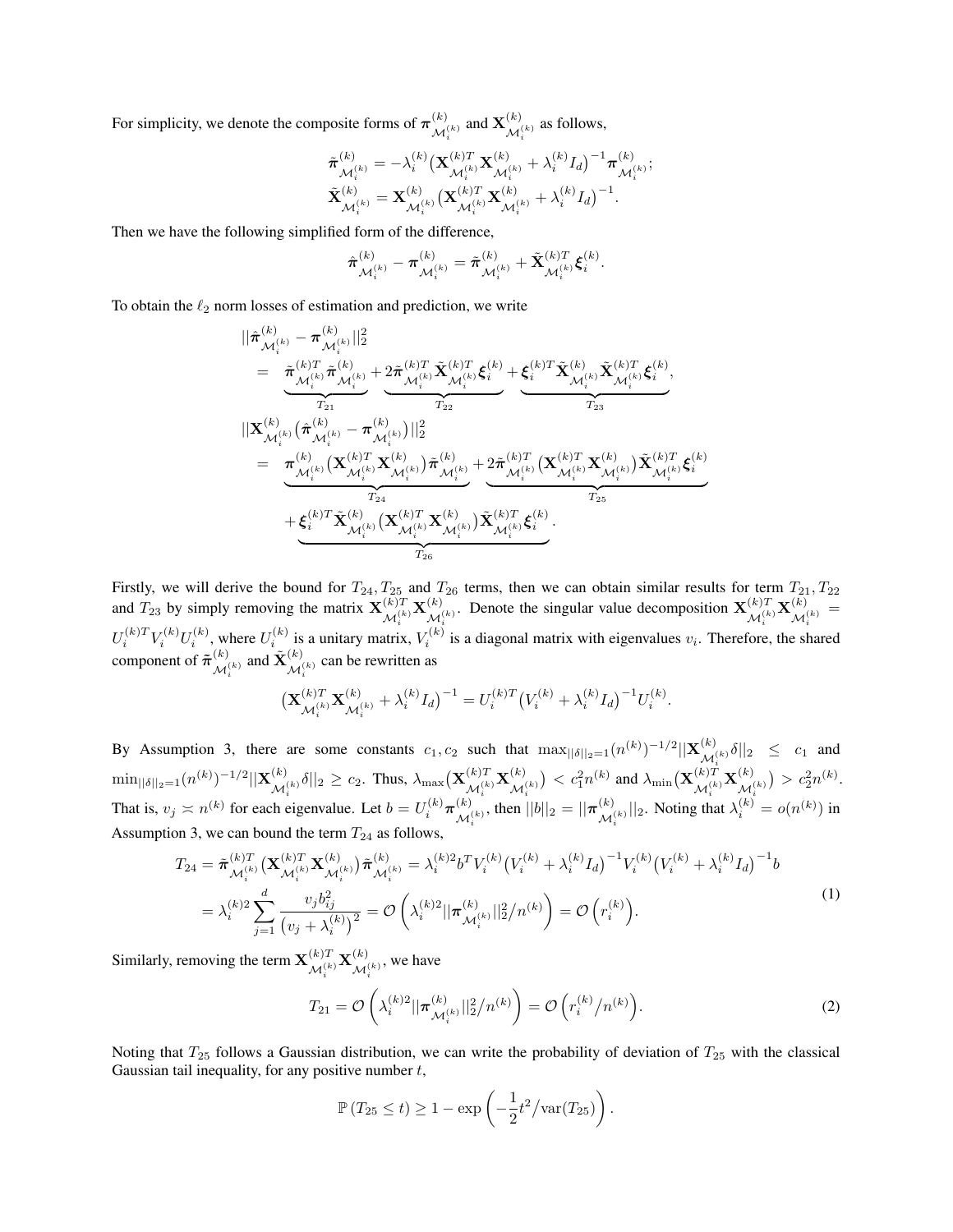Furthermore,

$$
\begin{array}{rcl}\n\text{var}(T_{25}) & = & 4\tilde{\sigma}_{i}^{(k)2}\tilde{\pi}_{(i)}^{(k)T}\left(\mathbf{X}_{\mathcal{M}_{i}^{(k)}}^{(k)T}\mathbf{X}_{\mathcal{M}_{i}^{(k)}}^{(k)}\right)\tilde{\mathbf{X}}_{\mathcal{M}_{i}^{(k)}}^{(k)T}\tilde{\mathbf{X}}_{\mathcal{M}_{i}^{(k)}}^{(k)}\left(\mathbf{X}_{\mathcal{M}_{i}^{(k)}}^{(k)}\right)\tilde{\pi}_{\mathcal{M}_{i}^{(k)}}^{(k)} \\
& = & 4\tilde{\sigma}_{i}^{(k)2}\lambda_{i}^{(k)2}b^{T}\left(V+\lambda_{i}^{(k)}I_{d}\right)^{-1}V_{i}^{(k)}\left(V_{i}^{(k)}+\lambda_{i}^{(k)}I_{d}\right)^{-1} \\
& \times V_{i}^{(k)}\left(V_{i}^{(k)}+\lambda_{i}^{(k)}I_{d}\right)^{-1}V_{i}^{(k)}\left(V_{i}^{(k)}+\lambda_{i}^{(k)}I_{d}\right)^{-1}b \\
& = & 4\tilde{\sigma}_{i}^{(k)2}\lambda_{i}^{(k)2}\sum_{j=1}^{d} \frac{v_{j}^{3}b_{ij}^{2}}{(v_{j}+\lambda_{i}^{(k)})^{4}} = \mathcal{O}\left(\tilde{\sigma}_{i}^{(k)2}\lambda_{i}^{(k)2}||\pi_{\mathcal{M}_{i}^{(k)}}^{(k)}||_{2}^{2}/n^{(k)}\right) = \mathcal{O}\left(\tilde{\sigma}_{i}^{(k)2}r_{i}^{(k)}\right).\n\end{array}
$$

Letting  $t = \sqrt{2 \text{var}(T_{25}) (f^{(k)} + \log 2)}$ , we obtain that, with probability at least  $1 - e^{-f^{(k)}}/2$ ,

$$
T_{25} = \mathcal{O}\left(\sqrt{r_i^{(k)} f^{(k)}}\right). \tag{3}
$$

Similarly, removing  $\mathbf{X}^{(k)T}_{\mathbf{L}^{(k)}}$  $\mathcal{M}_i^{(k)}\mathbf{X}_{\mathcal{M}_i}^{(k)}$  $M_i^{(k)}$ , we can obtain that, concurring with (3),

$$
T_{22} = \mathcal{O}\left(\sqrt{r_i^{(k)} f^{(k)}} / n^{(k)}\right). \tag{4}
$$

The term  $T_{26}$  follows a non-central  $\chi^2$  distribution. We can invoke the Hanson-Wright inequality [Rudelson et al., 2013] to bound the probability of its extreme deviation, for some constant  $t_2 > 0$ ,

$$
\mathbb{P}(T_{26} \leq \mathbb{E}(T_{26}) + t) \geq 1 - \exp\left\{ \frac{-t^2 t_2}{\tilde{\sigma}_i^{(k)4} || \tilde{\mathbf{X}}_{\mathcal{M}_i^{(k)}}^{(k)} \mathbf{X}_{\mathcal{M}_i^{(k)}}^{(k)T} \mathbf{X}_{\mathcal{M}_i^{(k)}}^{(k)} \tilde{\mathbf{X}}_{\mathcal{M}_i^{(k)}}^{(k)T} ||_F^{2} \wedge \frac{-tt_2}{\tilde{\sigma}_i^{(k)2} || \tilde{\mathbf{X}}_{\mathcal{M}_i^{(k)}}^{(k)} \mathbf{X}_{\mathcal{M}_i^{(k)}}^{(k)T} \mathbf{X}_{\mathcal{M}_i^{(k)}}^{(k)} \tilde{\mathbf{X}}_{\mathcal{M}_i^{(k)}}^{(k)T} ||_{op} \right\}.
$$
 (5)

To understand this probabilistic bound, we need to calculate  $\mathbb{E}(T_{26})$  and the two involved norms. Firstly,

$$
\mathbb{E}(T_{26}) = \tilde{\sigma}_{i}^{(k)2} \text{tr} \left( \tilde{\mathbf{X}}_{\mathcal{M}_{i}^{(k)}}^{(k)} \mathbf{X}_{\mathcal{M}_{i}^{(k)}}^{(k)T} \tilde{\mathbf{X}}_{\mathcal{M}_{i}^{(k)}}^{(k)T} \right)
$$
\n
$$
= \tilde{\sigma}_{i}^{(k)2} \text{tr} \left( V_{i}^{(k)} \left( V_{i}^{(k)} + \lambda_{i}^{(k)} I_{d} \right)^{-1} V_{i}^{(k)} \left( V_{i}^{(k)} + \lambda_{i}^{(k)} I_{d} \right)^{-1} \right)
$$
\n
$$
= \tilde{\sigma}_{i}^{(k)2} \sum_{j=1}^{d} \frac{v_{j}^{2}}{(v_{j} + \lambda_{i}^{(k)})^{2}} = \mathcal{O} \left( d\tilde{\sigma}_{i}^{(k)2} \right).
$$
\n(6)

The Frobenius norm can be simplified as follows,

$$
\begin{split}\n&\|\tilde{\mathbf{X}}_{\mathcal{M}_{i}^{(k)}}^{(k)} \mathbf{X}_{\mathcal{M}_{i}^{(k)}}^{(k)T} \mathbf{X}_{\mathcal{M}_{i}^{(k)}}^{(k)T} \tilde{\mathbf{X}}_{\mathcal{M}_{i}^{(k)}}^{(k)T}\|_{F}^{2} \\
&= \text{tr}\left(\tilde{\mathbf{X}}_{\mathcal{M}_{i}^{(k)}}^{(k)} \mathbf{X}_{\mathcal{M}_{i}^{(k)}}^{(k)T} \mathbf{X}_{\mathcal{M}_{i}^{(k)}}^{(k)} \tilde{\mathbf{X}}_{\mathcal{M}_{i}^{(k)}}^{(k)} \mathbf{X}_{\mathcal{M}_{i}^{(k)}}^{(k)T} \mathbf{X}_{\mathcal{M}_{i}^{(k)}}^{(k)}\right) \\
&= \text{tr}\left(((\mathbf{X}_{\mathcal{M}_{i}^{(k)}}^{(k)})^{T} \mathbf{X}_{\mathcal{M}_{i}^{(k)}}^{(k)}) (\tilde{\mathbf{X}}_{\mathcal{M}_{i}^{(k)}}^{(k)})^{T} \tilde{\mathbf{X}}_{\mathcal{M}_{i}^{(k)}}^{(k)} ((\mathbf{X}_{\mathcal{M}_{i}^{(k)}}^{(k)})^{T} \mathbf{X}_{\mathcal{M}_{i}^{(k)}}^{(k)}) (\tilde{\mathbf{X}}_{\mathcal{M}_{i}^{(k)}}^{(k)}) \\
&= \text{tr}\left((V_{i}^{(k)} (V_{i}^{(k)} + \lambda_{i}^{(k)} I_{d})^{-1} V_{i}^{(k)} (V_{i}^{(k)} + \lambda_{i}^{(k)} I_{d})^{-1} V_{i}^{(k)} (V_{i}^{(k)} + \lambda_{i}^{(k)} I_{d})^{-1} V_{i}^{(k)} (V_{i}^{(k)} + \lambda_{i}^{(k)} I_{d})^{-1} V_{i}^{(k)} (V_{i}^{(k)} + \lambda_{i}^{(k)} I_{d})^{-1}\right) \\
&= \sum_{j=1}^{d} \frac{v_{j}^{4}}{(v_{j} + \lambda_{i}^{(k)})^{4}} = \mathcal{O}\left(d\right). \tag{7}\n\end{split}
$$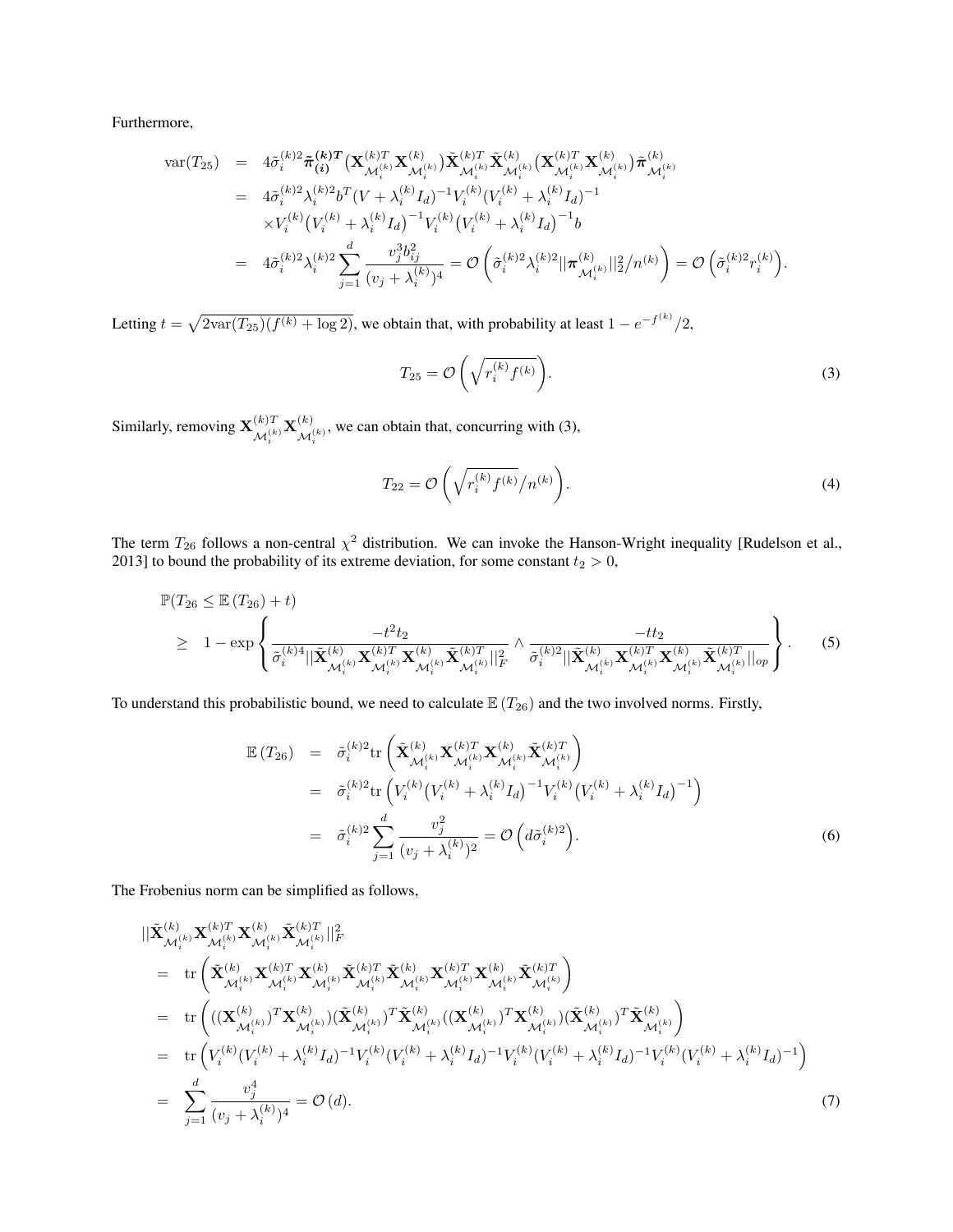Note that  $\lambda_{\text{max}}(\mathbf{X}_{\mathcal{M}}^{(k)})$  $\mathbf{X}^{(k)}_{\mathcal{M}_i^{(k)}} \mathbf{X}^{(k)T}_{\mathcal{M}_i^{(k)}}$  $\mathcal{M}_i^{(k)}\mathbf{X}_{\mathcal{M}_i}^{(k)}$  $\mathbf{X}^{(k)}_{\mathcal{M}_i^{(k)}} \mathbf{X}^{(k)T}_{\mathcal{M}_i^{(k)}}$  $\mathcal{M}_i^{(k)T}$   $> n^{(k)}$ , then, the operator norm can be simplified as follows,

$$
\begin{split}\n&\|\tilde{\mathbf{X}}_{\mathcal{M}_{i}^{(k)}}^{(k)} \mathbf{X}_{\mathcal{M}_{i}^{(k)}}^{(k)T} \mathbf{X}_{\mathcal{M}_{i}^{(k)}}^{(k)} \tilde{\mathbf{X}}_{\mathcal{M}_{i}^{(k)}}^{(k)T}\|_{op} \\
&= \|\mathbf{X}_{\mathcal{M}_{i}^{(k)}}^{(k)} (\mathbf{X}_{\mathcal{M}_{i}^{(k)}}^{(k)T} \mathbf{X}_{\mathcal{M}_{i}^{(k)}}^{(k)} + \lambda_{i}^{(k)} I_{d})^{-1} \mathbf{X}_{\mathcal{M}_{i}^{(k)}}^{(k)T} \mathbf{X}_{\mathcal{M}_{i}^{(k)}}^{(k)} (\mathbf{X}_{\mathcal{M}_{i}^{(k)}}^{(k)T} \mathbf{X}_{\mathcal{M}_{i}^{(k)}}^{(k)} + \lambda_{i}^{(k)} I_{d})^{-1} \mathbf{X}_{\mathcal{M}_{i}^{(k)}}^{(k)T}\|_{op} \\
&= \mathcal{O}\left(\lambda_{\max}(\mathbf{X}_{\mathcal{M}_{i}^{(k)}}^{(k)} \mathbf{X}_{\mathcal{M}_{i}^{(k)}}^{(k)T} \mathbf{X}_{\mathcal{M}_{i}^{(k)}}^{(k)})/n^{(k)2}\right) = \mathcal{O}(1).\n\end{split} \tag{8}
$$

Letting

$$
\begin{aligned} t=&\sqrt{\tilde{\sigma}^{(k)4}_i||\tilde{\mathbf{X}}^{(k)}_{\mathcal{M}^{(k)}_i}\mathbf{X}^{(k)T}_{\mathcal{M}^{(k)}_i}\mathbf{X}^{(k)}_{\mathcal{M}^{(k)}_i}|\tilde{\mathbf{X}}^{(k)T}_{\mathcal{M}^{(k)}_i}||_F^2}\times (f^{(k)}+\log 2)/t_2}\\ &\vee\left(\tilde{\sigma}^{(k)2}_i||\tilde{\mathbf{X}}^{(k)}_{\mathcal{M}^{(k)}_i}\mathbf{X}^{(k)T}_{\mathcal{M}^{(k)}_i}\mathbf{X}^{(k)}_{\mathcal{M}^{(k)}_i}|\big|_{op}\times (f^{(k)}+\log 2)/t_2\right), \end{aligned}
$$

and combining (5), (6), (7), and (8), we obtain that, with probability at least  $1 - e^{-f^{(k)}}/2$ ,

$$
T_{26} = \mathcal{O}\left(d \vee \sqrt{df^{(k)}} \vee f^{(k)}\right).
$$
\n(9)

Similarly, removing  $\mathbf{X}^{(k)T}_{\mathcal{L}(k)}$  $\mathcal{M}_i^{(k)}\mathbf{X}_{\mathcal{M}_i}^{(k)}$  $M_i^{(k)}$ , we can obtain that, concurring with (9),

$$
T_{23} = \mathcal{O}\left( \left( d \vee \sqrt{df^{(k)}} \vee f^{(k)} \right) / n^{(k)} \right). \tag{10}
$$

*.*

 $\Box$ 

Collecting the bounds (1), (3), (9) and noting the definition of  $\mathbf{X}_{k}^{(k)}$  $\begin{bmatrix} (k) \\ \mathcal{M}_i^{(k)} \end{bmatrix}$  and  $\boldsymbol{\pi}_{\mathcal{M}_i}^{(k)}$  $M_i^{(k)}$ , we conclude there exists some constant  $C_2^{(k)} > 0$  such that, with probability at least  $1 - e^{-f^{(k)}},$ 

$$
\frac{1}{n^{(k)}}||\mathbf{X}^{(k)}(\hat{\boldsymbol{\pi}}^{(k)}-\boldsymbol{\pi}^{(k)})||_2^2=\frac{1}{n^{(k)}}||\mathbf{X}^{(k)}_{\mathcal{M}_i^{(k)}}(\hat{\boldsymbol{\pi}}^{(k)}_{\mathcal{M}_i^{(k)}}-\boldsymbol{\pi}^{(k)}_{\mathcal{M}_i^{(k)}})||_2^2\leq C_2^{(k)}\frac{r_i^{(k)}\vee d\vee f^{(k)}}{n^{(k)}}.
$$

Similarly, collecting the bound (2), (4) and (10), we conclude there exists some constant  $C_1^{(k)} > 0$  such that, with probability at least  $1 - e^{-f^{(k)}},$ 

$$
||\hat{\boldsymbol{\pi}}^{(k)}-\boldsymbol{\pi}^{(k)}||_2^2=||\hat{\boldsymbol{\pi}}_{\mathcal{M}_i^{(k)}}^{(k)}-\boldsymbol{\pi}_{\mathcal{M}_i^{(k)}}^{(k)}||_2^2\leq C_1^{(k)}\frac{r_i^{(k)}\vee d\vee f^{(k)}}{n^{(k)}}
$$

This concludes the proof of Lemma 1.

To bound the estimation loss, we write

$$
||\hat{\mathbf{\Pi}}_{j} - \mathbf{\Pi}_{j}||_{2}^{2} = ||\hat{\boldsymbol{\pi}}_{j|p}^{(1)} - \mathbf{\pi}_{j|p}^{(1)}||_{2}^{2} + ||\hat{\boldsymbol{\pi}}_{j|p}^{(2)} - \mathbf{\pi}_{j|p}^{(2)}||_{2}^{2},
$$

where  $\pi^{(k)}_{i|n}$  $j|p \text{ and } \hat{\pi}_{j|p}^{(k)}$  $j_p^{(k)}$  are the *j*|*p* columns of  $\pi^{(k)}$  and  $\hat{\pi}^{(k)}$ , respectively. Following the bounds in Lemma 1 for both networks, we obtain the overall estimation bound as, with probability at least  $1 - e^{-f^{(1)}} - e^{-f^{(2)}}$ ,

$$
\begin{split} ||\hat{\mathbf{\Pi}}_{j} - \mathbf{\Pi}_{j}||_{2}^{2} &\leq C_{1}^{(1)} \frac{r_{j|p}^{(1)} \vee d \vee f^{(1)}}{n^{(1)}} + C_{1}^{(2)} \frac{r_{j|p}^{(2)} \vee d \vee f^{(2)}}{n^{(2)}} \\ &\leq \left(C_{1}^{(1)} + C_{1}^{(2)}\right) \frac{\left(r_{j|p}^{(2)} \vee d \vee f^{(2)}\right) \vee \left(r_{j|p}^{(2)} \vee d \vee f^{(2)}\right)}{n^{(1)} \wedge n^{(2)}} \\ &= C_{1} \frac{d \vee \left(r_{j|p}^{(1)} \vee r_{j|p}^{(2)}\right) \vee \left(f^{(1)} \vee f^{(2)}\right)}{n^{(1)} \wedge n^{(2)}} \leq C_{1} \frac{d \vee r_{\text{max}} \vee f_{\text{max}}}{n^{(1)} \wedge n^{(2)}}, \end{split}
$$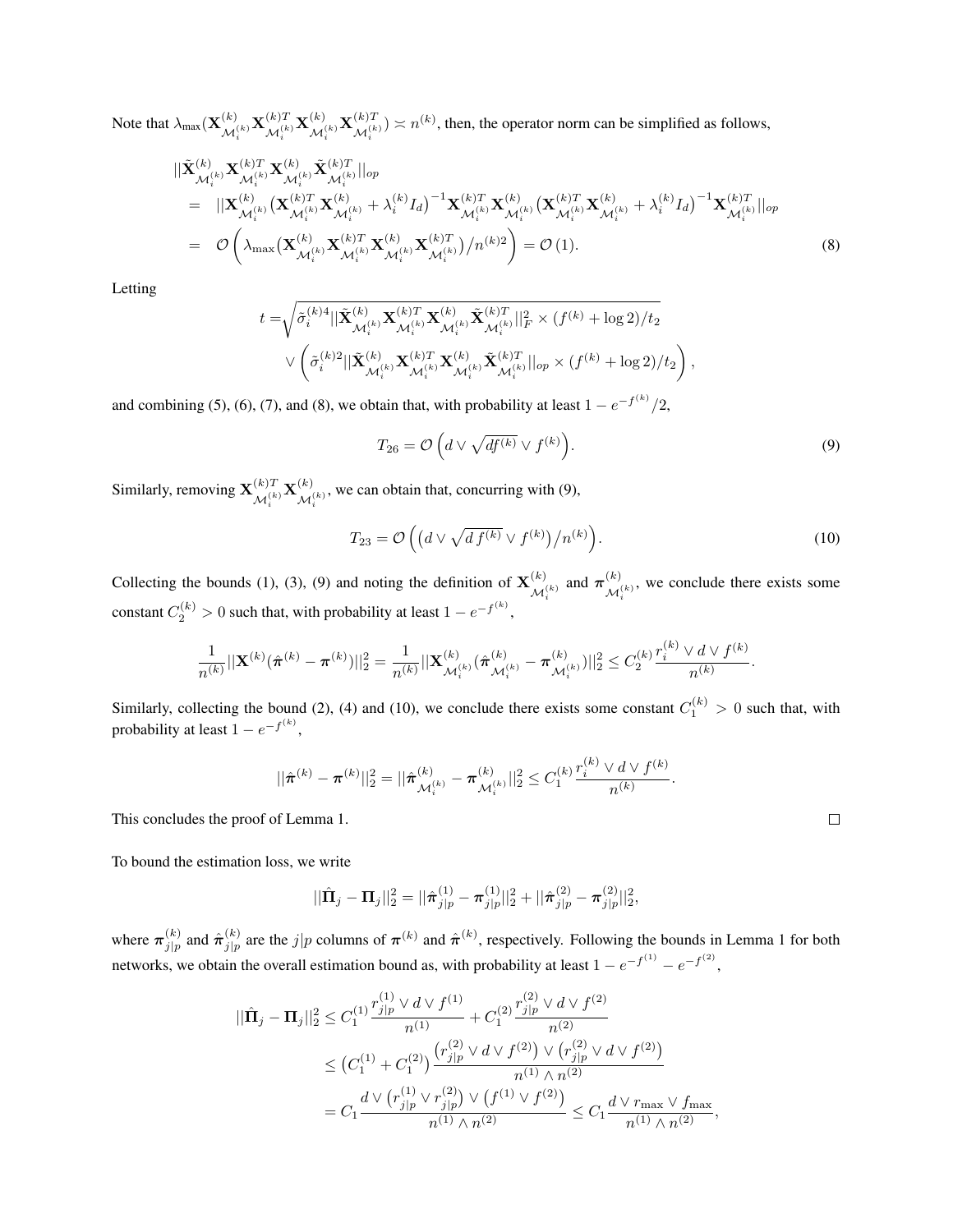where  $C_1 = C_1^{(1)} + C_1^{(2)}$ . Similarly, we write the prediction bound as, with probability at least  $1 - e^{-f^{(1)}} - e^{-f^{(2)}}$ ,

$$
\begin{split} ||\mathbf{X}(\hat{\mathbf{\Pi}}_{j} - \mathbf{\Pi}_{j})||_{2}^{2} &= ||X^{(1)}(\hat{\boldsymbol{\pi}}_{j|p}^{(1)} - \mathbf{\pi}_{j|p}^{(1)})||_{2}^{2} + ||X^{(2)}(\hat{\boldsymbol{\pi}}_{j|p}^{(2)} - \mathbf{\pi}_{j|p}^{(2)})||_{2}^{2} \\ &\leq C_{2}^{(1)} \left\{ r_{j|p}^{(1)} \vee d \vee f^{(1)} + C_{2}^{(2)} r_{j|p}^{(2)} \vee d \vee f^{(2)} \right\} \\ &\leq C_{2} \left\{ d \vee (r_{j|p}^{(1)} \vee r_{j|p}^{(2)}) \vee (f^{(1)} \vee f^{(2)}) \right\} \leq C_{2} \left\{ d \vee r_{\text{max}} \vee f_{\text{max}} \right\}, \end{split}
$$

where  $C_2 = C_2^{(1)} + C_2^{(2)}$  and  $r_{\text{max}} = \max_{1 \le i \le p}$  $(r_i^{(1)} \vee r_i^{(2)})$ . This concludes the proof of Theorem 2.

## 4 Proof of Theorem 3

Let  $c_{\text{max}} = c_1^{(1)} \vee c_1^{(2)}$ , and further denote

$$
g_n = C_2 \frac{d \vee r_{\max} \vee f_{\max}}{n} + 2c_{\max} C_2 ||\mathbf{\Pi}||_1 \sqrt{\frac{d \vee r_{\max} \vee f_{\max}}{n}}.
$$

Lemma 2. *Suppose that, for node i,*

$$
\sqrt{(d \vee r_{\max} \vee f_{\max})/n} + c_{\max} ||\mathbf{\Pi}||_1 \le \sqrt{c_{\max}^2 ||\mathbf{\Pi}||_1^2 + \phi_0^2/(64C_2|\mathcal{S}_i|)}.
$$
(11)

Under Assumptions 1-3, we have  $\phi_{re}(\mathbf{H}_i \mathbf{X} \hat{\mathbf{\Pi}}_{-i}, \mathcal{S}_i) \ge \phi_0/2$  with probability at least  $1 - e^{-f^{(1)} + \log p} - e^{-f^{(2)} + \log p}$ .

*Proof of Lemma 2.* The inequality (11) implies that  $g_n \leq \frac{\phi_0^2}{64|\mathcal{S}_i|}$ .

For any index set  $S_i$  and vector  $\delta$ , note the definition of  $\phi_{re}(\cdot)$ , then, we have that  $||\delta||_1^2 \leq (||\delta_{S_i^c}||_1 + ||\delta_{S_i}||_1)^2 \leq$  $(3\sqrt{|\mathcal{S}_i|}||\delta_{\mathcal{S}_i}||_2 + \sqrt{|\mathcal{S}_i|}||\delta_{\mathcal{S}_i}||_2)^2 = 16|\mathcal{S}_i|||\delta_{\mathcal{S}_i}||_2^2$ , we also have

$$
\frac{\delta^{T}((\mathbf{H}_{i}\mathbf{X}\hat{\mathbf{\Pi}}_{-i})^{T}(\mathbf{H}_{i}\mathbf{X}\hat{\mathbf{\Pi}}_{-i}) - (\mathbf{H}_{i}\mathbf{X}\mathbf{\Pi}_{-i})^{T}(\mathbf{H}_{i}\mathbf{X}\mathbf{\Pi}_{-i}))\delta}{n||\delta_{S_{i}}||_{2}^{2}} \n\leq \frac{||\delta||_{1}^{2}}{n||\delta_{S_{i}}||_{2}^{2}} \max_{j_{1},j_{2}} |(\mathbf{H}_{i}\mathbf{X}\hat{\mathbf{\Pi}}_{j_{1}})^{T}(\mathbf{H}_{i}\mathbf{X}\hat{\mathbf{\Pi}}_{j_{2}}) - (\mathbf{H}_{i}\mathbf{X}\mathbf{\Pi}_{j_{1}})^{T}(\mathbf{H}_{i}\mathbf{X}\mathbf{\Pi}_{j_{2}})| \n\leq \frac{16|\mathcal{S}_{i}|}{n} \max_{j_{1},j_{2}} |(\mathbf{H}_{i}\mathbf{X}\hat{\mathbf{\Pi}}_{j_{1}})^{T}(\mathbf{H}_{i}\mathbf{X}\hat{\mathbf{\Pi}}_{j_{2}}) - (\mathbf{H}_{i}\mathbf{X}\mathbf{\Pi}_{j_{1}})^{T}(\mathbf{H}_{i}\mathbf{X}\mathbf{\Pi}_{j_{2}})|.
$$
\n(12)

Note that,

$$
\begin{aligned} &(\mathbf{H}_{i}\mathbf{X}\hat{\mathbf{\Pi}}_{j_{1}})^{T}(\mathbf{H}_{i}\mathbf{X}\hat{\mathbf{\Pi}}_{j_{2}})-(\mathbf{H}_{i}\mathbf{X}\mathbf{\Pi}_{j_{1}})^{T}(\mathbf{H}_{i}\mathbf{X}\mathbf{\Pi}_{j_{2}})\\ &=\underbrace{\left(\hat{\mathbf{\Pi}}_{j_{1}}-\mathbf{\Pi}_{j_{1}}\right)^{T}\mathbf{X}^{T}\mathbf{H}_{i}\mathbf{X}(\hat{\mathbf{\Pi}}_{j_{2}}-\mathbf{\Pi}_{j_{2}})}_{T_{31}}+\underbrace{\left(\hat{\mathbf{\Pi}}_{j_{1}}-\mathbf{\Pi}_{j_{1}}\right)^{T}\mathbf{X}^{T}\mathbf{H}_{i}\mathbf{X}\mathbf{\Pi}_{j_{2}}}_{T_{32}}+\underbrace{\left(\mathbf{X}\mathbf{\Pi}_{j_{1}}\right)^{T}\mathbf{H}_{i}\mathbf{X}(\hat{\mathbf{\Pi}}_{j_{2}}-\mathbf{\Pi}_{j_{2}})}_{T_{33}}.\end{aligned}
$$

We will derive the bounds for each of these three terms separately. With  $H_i$  a projection matrix, we have  $\lambda_{max}(\mathbf{H}_i)$  = 1. We can obtain that

$$
|T_{31}| \leq ||\mathbf{H}_{i}\mathbf{X}(\hat{\mathbf{\Pi}}_{j_{1}} - \mathbf{\Pi}_{j_{1}})||_{2} \times ||\mathbf{H}_{i}\mathbf{X}(\hat{\mathbf{\Pi}}_{j_{2}} - \mathbf{\Pi}_{j_{2}})||_{2} \leq \lambda_{max}(\mathbf{H}_{i})||\mathbf{X}(\hat{\mathbf{\Pi}}_{j_{1}} - \mathbf{\Pi}_{j_{1}})||_{2} \times ||\mathbf{X}(\hat{\mathbf{\Pi}}_{j_{2}} - \mathbf{\Pi}_{j_{2}})||_{2} = ||\mathbf{X}(\hat{\mathbf{\Pi}}_{j_{1}} - \mathbf{\Pi}_{j_{1}})||_{2} \times ||\mathbf{X}(\hat{\mathbf{\Pi}}_{j_{2}} - \mathbf{\Pi}_{j_{2}})||_{2}.
$$

 $\text{Note that } |T_{32}| \leq ||\mathbf{X} \, \mathbf{\Pi}_{j_2}||_2 ||\mathbf{H}_i \mathbf{X} (\hat{\mathbf{\Pi}}_{j_1} - \mathbf{\Pi}_{j_1}) ||_2 \text{, and}$ 

$$
\begin{array}{rcl} ||\mathbf{X} \, \mathbf{\Pi}_{j_2}||_2^2 &=& ||X^{(1)} \pi_{j|p}^{(1)}||_2^2 + ||X^{(2)} \pi_{j|p}^{(2)}||_2^2 \\ &\leq & (c_1^{(1)})^2 n^{(1)} ||\pi_{j|p}^{(1)}||_2^2 + (c_1^{(2)})^2 n^{(2)} ||\pi_{j|p}^{(2)}||_2^2 \\ &\leq & c_{\text{max}}^2 n (||\pi_{j|p}^{(1)}||_2^2 + ||\pi_{j|p}^{(2)}||_2^2) \\ &\leq & c_{\text{max}}^2 n \left( ||\pi_{j|p}^{(1)}||_2 + ||\pi_{j|p}^{(2)}||_2 \right)^2 \\ &\leq & c_{\text{max}}^2 ||\mathbf{\Pi}||_1^2. \end{array}
$$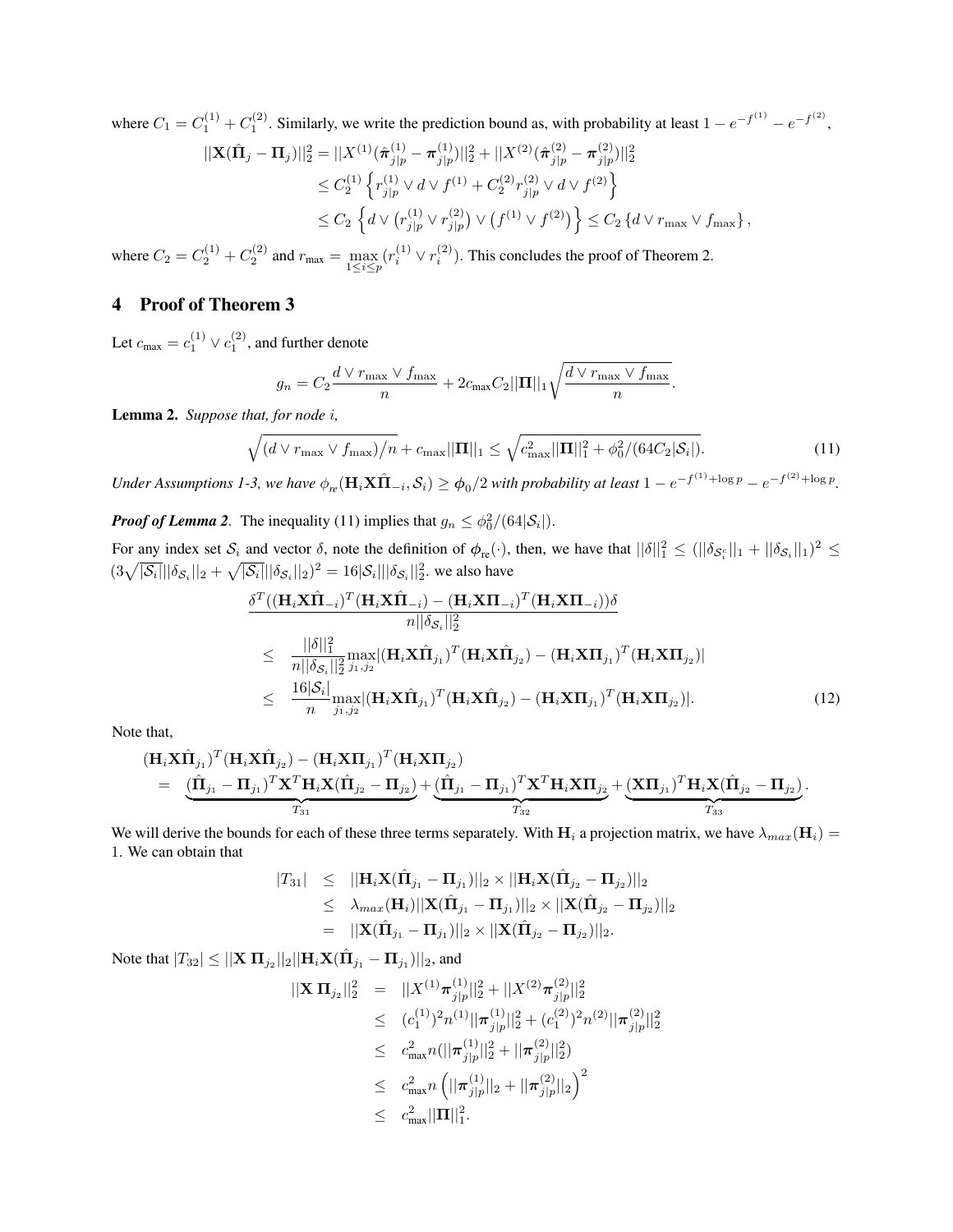Therefore,

$$
|T_{32}| \le ||\mathbf{X}\mathbf{\Pi}_{j_2}||_2||\mathbf{H}_i\mathbf{X}(\hat{\mathbf{\Pi}}_{j_1} - \mathbf{\Pi}_{j_1})||_2 \le c_{\max} \sqrt{n}||\mathbf{\Pi}||_1||\mathbf{X}(\hat{\mathbf{\Pi}}_{j_1} - \mathbf{\Pi}_{j_1})||_2.
$$
 (13)

Similarly, we can have

$$
|T_{33}| \leq c_{\max} \sqrt{n} ||\mathbf{\Pi}||_1 ||\mathbf{X}(\hat{\mathbf{\Pi}}_{j_2} - \mathbf{\Pi}_{j_2})||_2.
$$
 (14)

Theorem 2 leads to the following, with probability at least  $1 - e^{-f^{(1)} + \log(p)} - e^{-f^{(2)} + \log(p)}$ ,

$$
\begin{cases}\n\frac{|T_{31}|}{n} \le C_2 \frac{d \vee r_{\max} \vee f_{\max}}{n}, \n\frac{|T_{32}|}{n} \le c_{\max} C_2 ||\mathbf{\Pi}||_1 \sqrt{\frac{d \vee r_{\max} \vee f_{\max}}{n}}, \n\frac{|T_{33}|}{n} \le c_{\max} C_2 ||\mathbf{\Pi}||_1 \sqrt{\frac{d \vee r_{\max} \vee f_{\max}}{n}}.\n\end{cases}
$$
\n(15)

Putting the above three inequalities together, we have,

$$
\frac{\delta^{T}((\mathbf{H}_{i}\mathbf{X}\hat{\mathbf{\Pi}}_{-i})^{T}(\mathbf{H}_{i}\mathbf{X}\hat{\mathbf{\Pi}}_{-i}) - (\mathbf{H}_{i}\mathbf{X}\mathbf{\Pi}_{-i})^{T}(\mathbf{H}_{i}\mathbf{X}\mathbf{\Pi}_{-i}))\delta}{n||\delta_{S_{i}}||_{2}^{2}}\n\leq 16|\mathcal{S}_{i}| \times \frac{|T_{31}| + |T_{32}| + |T_{33}|}{n} = 16|\mathcal{S}_{i}|g_{n} \leq 16|\mathcal{S}_{i}|\frac{\phi_{0}^{2}}{64|\mathcal{S}_{i}|} = \frac{\phi_{0}^{2}}{4}.
$$
\n(16)

Together with Assumption 4, we have  $\phi_{re}(\mathbf{H}_i \mathbf{X} \hat{\mathbf{\Pi}}_{-k}, \mathcal{S}_k) \ge \phi_0/2$ . This concludes the proof of Lemma 2.  $\Box$ 

**Lemma 3.** (Basic Inequality) Let  $\eta_i = 2n^{-1}\hat{\mathbf{Z}}_{-i}^T \mathbf{H}_i \epsilon_i - 2n^{-1}\hat{\mathbf{Z}}_{-i}^T \mathbf{H}_i (\hat{\mathbf{Z}}_{-i} - \mathbf{Z}_{-i}) \beta_i$  and

$$
\mathscr{E}(\lambda_i) = \left\{ ||W_i^{-1} \boldsymbol{\eta}_i||_{\infty} \leq \lambda_i/2 \right\},\,
$$

*for λ<sup>i</sup> specified in Theorem 3. Under Assumptions 1-2, with h<sup>n</sup> defined in Theorem 3, there exit a positive constant C*<sup>3</sup> *>* 0 *such that*

$$
\mathbb{P}(\mathscr{E}(\lambda_i)) \ge 1 - e^{-C_3 h_n + \log(4q)} - e^{-f^{(1)} + \log(p)} - e^{-f^{(2)} + \log(p)}.
$$

*Concurring with event*  $\mathcal{E}(\lambda_i)$ *, we have the following basic inequality,* 

$$
n^{-1}||\mathbf{H}_{i}\hat{\mathbf{Z}}_{-i}(\hat{\boldsymbol{\beta}}_{i}-\boldsymbol{\beta}_{i})||_{2}^{2}+\lambda_{i}\boldsymbol{\omega}_{i}^{T}|\hat{\boldsymbol{\beta}}_{i}||_{1}\leq\lambda_{i}\boldsymbol{\omega}_{i}^{T}|\boldsymbol{\beta}_{i}||_{1}+\boldsymbol{\eta}_{i}^{T}(\hat{\boldsymbol{\beta}}_{i}-\boldsymbol{\beta}_{i}).
$$
\n(17)

*Proof of Lemma 3.* Letting

$$
\boldsymbol{\xi}_{-i} = \begin{pmatrix} \boldsymbol{\xi}_{-i}^{(1)} & \boldsymbol{\xi}_{-i}^{(1)} \\ \boldsymbol{\xi}_{-i}^{(2)} & -\boldsymbol{\xi}_{-i}^{(2)} \end{pmatrix},
$$
\n(18)

we have  $\mathbf{Z}_{-i} = \mathbf{X}\mathbf{\Pi}_{-i} + \boldsymbol{\xi}_{-i}$ . With  $\hat{\mathbf{Z}}_{-i} = \mathbf{X}\hat{\mathbf{\Pi}}_{-i}$ , we get

$$
\eta_{i} = \frac{2}{n} \hat{\Pi}_{-i}^{T} \mathbf{X}^{T} \mathbf{H}_{i} \boldsymbol{\epsilon}_{i} - \frac{2}{n} \hat{\Pi}_{-i}^{T} \mathbf{X}^{T} \mathbf{H}_{i} (\mathbf{X} \hat{\Pi}_{-i} - \mathbf{X} \Pi_{-i} - \boldsymbol{\xi}_{-i}) \beta_{i}
$$
\n
$$
= \frac{2}{n} (\hat{\Pi}_{-i} - \Pi_{-i})^{T} \mathbf{X}^{T} \mathbf{H}_{i} \boldsymbol{\epsilon}_{i} + \frac{2}{n} \Pi_{-i}^{T} \mathbf{X}^{T} \mathbf{H}_{i} \boldsymbol{\epsilon}_{i}
$$
\n
$$
+ \frac{2}{n} (\hat{\Pi}_{-i} - \Pi_{-i})^{T} \mathbf{X}^{T} \mathbf{H}_{i} \boldsymbol{\xi}_{-i} \beta_{i} + \frac{2}{n} \Pi_{-i}^{T} \mathbf{X}^{T} \mathbf{H}_{i} \boldsymbol{\xi}_{-i} \beta_{i}
$$
\n
$$
- \frac{2}{n} (\hat{\Pi}_{-i} - \Pi_{-i})^{T} \mathbf{X}^{T} \mathbf{H}_{i} \mathbf{X} (\hat{\Pi}_{-i} - \Pi_{-i}) \beta_{i} - \frac{2}{n} \Pi_{-i}^{T} \mathbf{X}^{T} \mathbf{H}_{i} \mathbf{X} (\hat{\Pi}_{-i} - \Pi_{-i}) \beta_{i}.
$$

We aim to bound each of these six terms by  $\lambda_i/12$  either probabilistically or deterministically.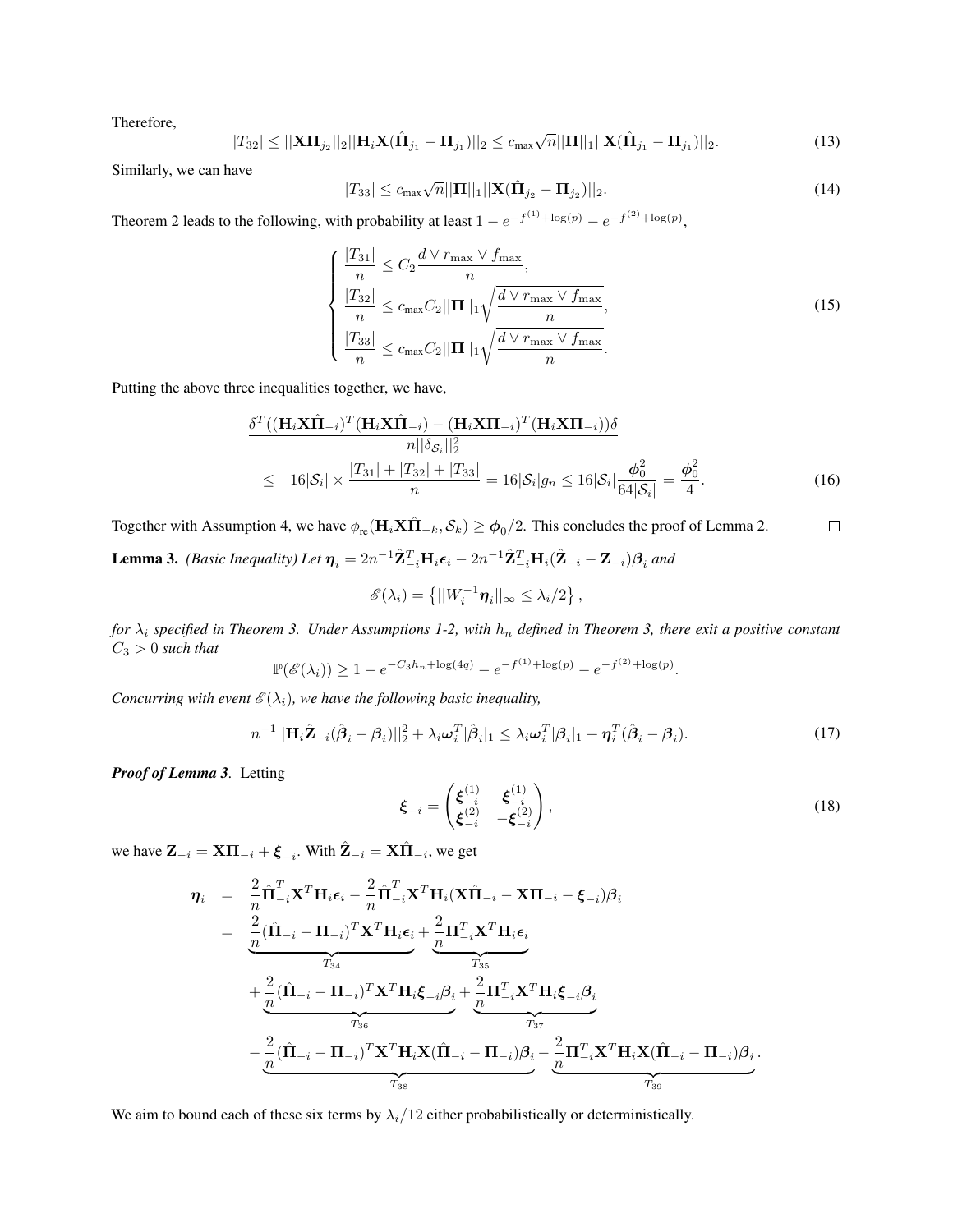Firstly, for some constant  $t_{\lambda} > 0$ , we choose the adaptive lasso tuning parameter as below,

$$
\lambda_i = t_{\lambda} ||\boldsymbol{\omega}_i||_{-\infty}^{-1} ||\mathbf{B}||_1 ||\mathbf{\Pi}||_1 \sqrt{\frac{(d \vee r_{\max} \vee f_{\max}) \log(p)}{n_{\min}}}.
$$
\n(19)

Denoting the j-th column of **X** by  $X_{\cdot j}$ , we have  $X_{\cdot j}^T X_{\cdot j} = n^{(k)}$  for  $k \in \{1, 2\}$  due to standardization. Furthermore,

$$
\text{var}\left(\frac{1}{n}X_j^T\mathbf{H}_i\boldsymbol{\epsilon}_i\right) \leq \frac{1}{n^2}X_j^T\mathbf{H}_iX_{\cdot j}\sigma_{p\max}^2 \leq \frac{n^{(k)}}{n^2}\sigma_{p\max}^2 \leq \frac{1}{n}\sigma_{p\max}^2.
$$

For *T*34, via the classical Gaussian tail inequality, we have

$$
\mathbb{P}\left(||W_i^{-1}T_{34}||_{\infty} \geq \frac{\lambda_i}{12}\right) \leq \mathbb{P}\left(||\frac{2}{n}(\hat{\Pi}_{-i} - \Pi_{-i})^T \mathbf{X}^T \mathbf{H}_i \boldsymbol{\epsilon}_i||_{\infty} \geq \frac{\lambda_i ||\boldsymbol{\omega}_i||_{-\infty}}{12}\right)
$$
\n
$$
\leq \mathbb{P}\left(||(\hat{\Pi}_{-i} - \Pi_{-i})^T||_{\infty}||_{\infty}^2 \mathbf{X}^T \mathbf{H}_i \boldsymbol{\epsilon}_i||_{\infty} \geq \frac{\lambda_i ||\boldsymbol{\omega}_i||_{-\infty}}{12}\right)
$$
\n
$$
\leq \mathbb{P}\left(||\frac{2}{n} \mathbf{X}^T \mathbf{H}_i \boldsymbol{\epsilon}_i||_{\infty} \geq \frac{\lambda_i ||\boldsymbol{\omega}_i||_{-\infty}}{12\delta_{\Pi}}\right) \leq 2q \exp\left\{-\frac{n\lambda_i^2 ||\boldsymbol{\omega}_i||_{-\infty}}{1152\sigma_{p\max}^2 \delta_{\Pi}^2}\right\}
$$
\n
$$
\leq 2q \cdot p^{-\frac{n}{d}t_1 ||\mathbf{B}||_1^2 ||\mathbf{\Pi}||_1^2} \leq 2q \cdot p \cdot p^{-t_1 ||\mathbf{B}||_1^2 \frac{n}{d} ||\mathbf{\Pi}||_1^2},\tag{20}
$$

where  $t_1 = t_\lambda^2/(2304C_1\sigma_{p\max}^2)$ , and  $\delta_{\Pi}$  is the maximum estimation loss of the first stage. The last inequality is obtained based on the following bound of  $\delta_\Pi$ . Following Theorem 2,  $\delta_\Pi$  satisfies the following inequality with probability at least  $1 - e^{-f^{(1)} + \log(p)} - e^{-f^{(2)} + \log(p)}$ ,

$$
\delta_{\Pi}^{2} = \max_{1 \leq j \leq 2p} ||\hat{\Pi}_{j} - \Pi_{j}||_{1}^{2} \leq \max_{1 \leq j \leq 2p} \left( 2d ||\hat{\Pi}_{j} - \Pi_{j}||_{2}^{2} \right) \leq 2C_{1}d \left\{ \frac{d \vee r_{\max} \vee f_{\max}}{n_{\min}} \right\}.
$$
 (21)

Note that the first inequality of (21) holds, since **Π**ˆ and **Π** have at most 2*d* non-zeros based on our assumptions and the screening in the calibration step.

Similarly, for the second term  $T_{35}$ , we have that, with  $t_2 = \frac{(t_\lambda)^2}{1152\sigma^2}$  $\frac{(\iota_{\lambda})}{1152\sigma_{p\max}^2}$ ,

$$
\mathbb{P}\left(||W_i^{-1}T_{35}||_{\infty} \geq \frac{\lambda_i}{12}\right) \leq \mathbb{P}\left(||\frac{2}{n}\Pi_{-i}^T \mathbf{X}^T \mathbf{H}_i \boldsymbol{\epsilon}_i||_{\infty} \geq \frac{\lambda_i ||\boldsymbol{\omega}_i||_{-\infty}}{12}\right)
$$
\n
$$
\leq \mathbb{P}\left(||\Pi_{-i}^T||_{\infty}||_{n}^2 \mathbf{X}^T \mathbf{H}_i \boldsymbol{\epsilon}_i||_{\infty} \geq \frac{\lambda_i ||\boldsymbol{\omega}_i||_{-\infty}}{12}\right)
$$
\n
$$
\leq \mathbb{P}\left(||\frac{2}{n}\mathbf{X}^T \mathbf{H}_i \boldsymbol{\epsilon}_i||_{\infty} \geq \frac{\lambda_i ||\boldsymbol{\omega}_i||_{-\infty}}{12||\Pi_{-i}^T||_{\infty}}\right) \leq 2q \exp\left\{-\frac{n\lambda_i^2 ||\boldsymbol{\omega}_i||_{-\infty}^2}{1152\sigma_{p\max}^2 ||\Pi_{-i}^T||_{\infty}^2}\right\}
$$
\n
$$
= 2q \cdot p^{-t_2 ||\mathbf{B}||_1^2 (d \lor r_{\max} \lor f_{\max}) n/n_{\min}} \leq 2q \cdot p \cdot p^{-t_2 ||\mathbf{B}||_1^2 (d \lor r_{\max} \lor f_{\max}) n/n_{\min}}. (22)
$$

For the third term  $T_{36}$ , we write

$$
\mathbb{P}\left(||W_i^{-1}T_{36}||_{\infty} \geq \frac{\lambda_i}{12}\right) \leq \mathbb{P}\left(||(\hat{\mathbf{\Pi}}_{-i} - \mathbf{\Pi}_{-i})^T||_{\infty}||_{\frac{2}{n}}\mathbf{X}^T\mathbf{H}_i\xi_{-i}\beta_i||_1 \geq \frac{\lambda_i||\boldsymbol{\omega}_i||_{-\infty}}{12}\right)
$$
  
\n
$$
\leq \mathbb{P}\left(\delta_{\Pi} \times \max_{j_1, j_2} \left|\frac{2}{n} \mathbf{X}_{-j_1}^T \mathbf{H}_i\xi_{j_2}\right| \times ||\beta_i||_1 \geq \frac{\lambda_i||\boldsymbol{\omega}_i||_{-\infty}}{12}\right)
$$
  
\n
$$
\leq \mathbb{P}\left(\max_{j_1, j_2} \left|\frac{2}{n} \mathbf{X}_{-j_1}^T \mathbf{H}_i\xi_{j_2}\right| \geq \frac{\lambda_i||\boldsymbol{\omega}_i||_{-\infty}}{12\delta_{\Pi}||\beta_i||_1}\right) \leq 2q \cdot 2p \exp\left\{-\frac{n\lambda_i^2||\boldsymbol{\omega}_i||_{-\infty}^2}{1152\sigma_{q\max}^2\delta_{\Pi}^2||\beta_i||_1^2}\right\}
$$
  
\n=  $4q \cdot p \cdot p^{-t_3||\Pi||_1^2 n/d}$ , (23)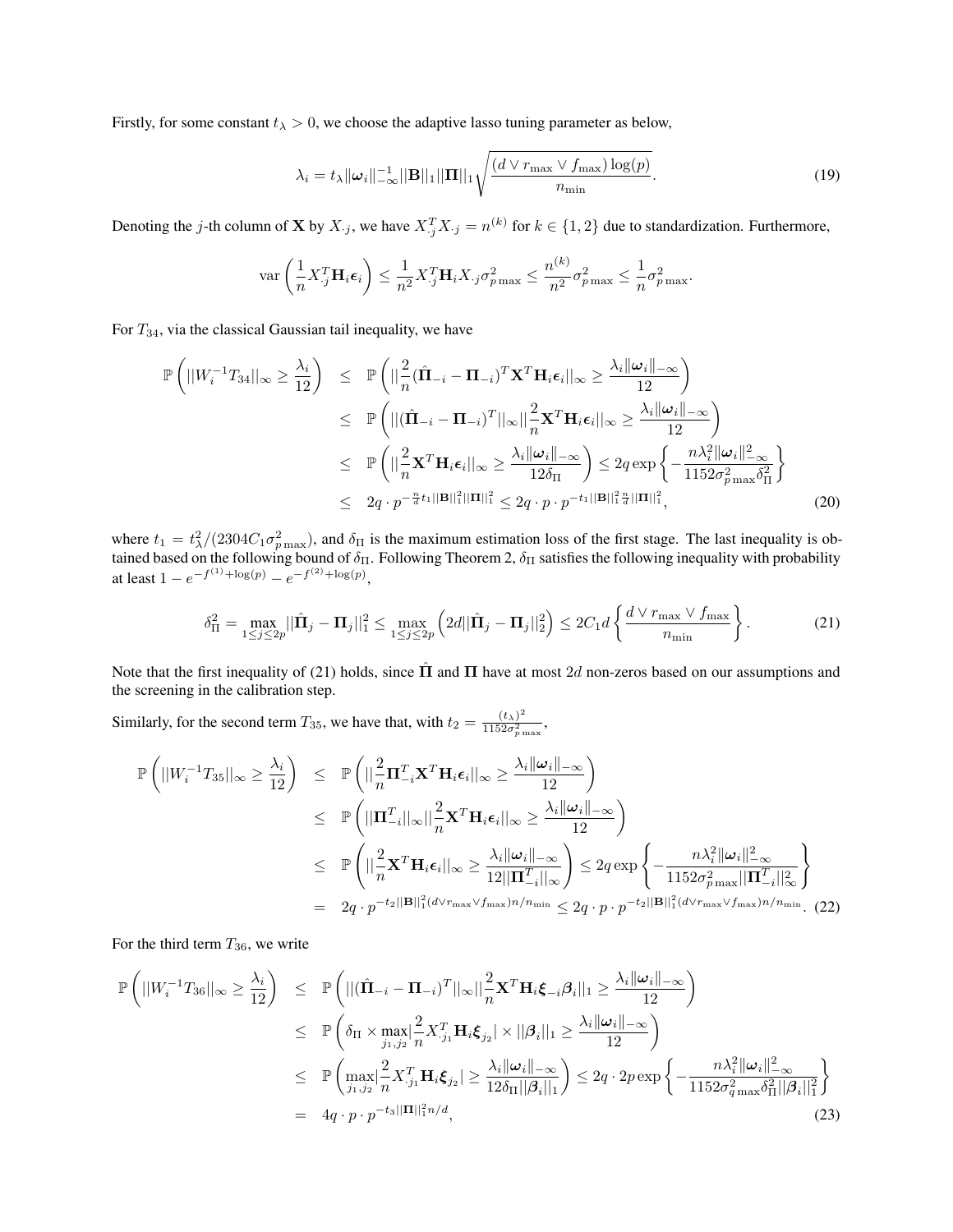where  $\sigma_{q\max}^2 = \max_{j_1,j_2} \text{var}(\frac{1}{n}X_{j_1}^T \mathbf{H}_i \boldsymbol{\xi}_{j_2})$  and  $t_3 = \frac{t_\lambda^2}{2304C_1\sigma_{q\max}^2}$ . Similarly, with  $t_4 = \frac{t_\lambda^2}{1152\sigma_{q\max}^2}$ , we write  $T_{37}$  term as P  $\left( ||W_i^{-1}T_{37}||_{\infty} \ge \frac{\lambda_i}{12} \right) \le 2q \cdot 2p \cdot \exp \left\{-\frac{n\lambda_i^2 ||\omega_i||^2}{1152\sigma_{\text{conv}}^2 ||\Pi_i^T\right\}$ *−∞*  $1152\sigma_{q\max}^2 ||\mathbf{\Pi}_{-i}^T||_\infty^2 ||\boldsymbol{\beta}_{i}||_1^2$  $\lambda$  $= 4q \cdot p \cdot p^{-t_4(d \vee r_{\text{max}} \vee f_{\text{max}})n/n_{\text{min}}}$ *.* (24)

For the deterministic term  $T_{38}$ , choosing  $t_{\lambda} \ge 12C_2 ||\mathbf{\Pi}||_1^{-1} \sqrt{(d \vee r_{\max} \vee f_{\max})/(n \log(p))}$ , along with *Cauchy*-*Schwarz Inequality*, we have

$$
||W_{i}^{-1}T_{38}||_{\infty} \leq \frac{||\beta_{i}||_{1}||\omega_{i}||_{-\infty}^{-1}}{n} \max_{j_{1},j_{2}} |(\hat{\mathbf{\Pi}}_{j_{1}} - \mathbf{\Pi}_{j_{1}})^{T} \mathbf{X}^{T} \mathbf{H}_{i} \mathbf{X}(\hat{\mathbf{\Pi}}_{j_{2}} - \mathbf{\Pi}_{j_{2}})|
$$
  
\n
$$
\leq \frac{||\beta_{i}||_{1}||\omega_{i}||_{-\infty}^{-1}}{n} \max_{j_{1},j_{2}} \left\{ ||\mathbf{H}_{i} \mathbf{X}(\hat{\mathbf{\Pi}}_{j_{1}} - \mathbf{\Pi}_{j_{1}})||_{2} ||\mathbf{H}_{i} \mathbf{X}(\hat{\mathbf{\Pi}}_{j_{2}} - \mathbf{\Pi}_{j_{2}})||_{2} \right\}
$$
  
\n
$$
\leq \frac{||\beta_{i}||_{1}||\omega_{i}||_{-\infty}^{-1}}{n} \max_{j_{1},j_{2}} \left\{ \lambda_{\max}(\mathbf{H}_{i}) ||\mathbf{X}(\hat{\mathbf{\Pi}}_{j_{1}} - \mathbf{\Pi}_{i_{1}})||_{2} ||\mathbf{X}(\hat{\mathbf{\Pi}}_{j_{2}} - \mathbf{\Pi}_{j_{2}})||_{2} \right\}
$$
  
\n
$$
\leq \frac{||\beta_{i}||_{1}||\omega_{i}||_{-\infty}^{-1}}{n} \max_{j_{1},j_{2}} \left\{ ||\mathbf{X}(\hat{\mathbf{\Pi}}_{j_{1}} - \mathbf{\Pi}_{j_{1}})||_{2} ||\mathbf{X}(\hat{\mathbf{\Pi}}_{j_{2}} - \mathbf{\Pi}_{j_{2}})||_{2} \right\}
$$
  
\n
$$
\leq ||\beta_{i}||_{1} ||\omega_{i}||_{-\infty}^{-1} C_{2} \frac{d \vee r_{\max} \vee f_{\max}}{n} \leq \frac{\lambda_{i}}{12} \times \left( \frac{12C_{2}}{t_{\lambda} ||\mathbf{\Pi}||_{1}} \sqrt{\frac{d \vee r_{\max} \vee f_{\max}}{n} \right) \leq \frac{\lambda_{i}}{12}.
$$

Similarly, we choose  $t_{\lambda} \geq 24\sqrt{C_2 n_{\min}/(n \log(p))}$ , and take Theorem 2 to obtain

$$
||W_{i}^{-1}T_{39}||_{\infty} \leq 2 \frac{||\beta_{i}||_{1}||\mathbf{\Pi}_{-i}^{T}||_{\infty}||\omega_{i}||_{-\infty}^{-1}}{n} \max_{j_{1},j_{2}}|X_{.j_{1}}^{T} \mathbf{H}_{i} \mathbf{X}(\hat{\mathbf{\Pi}}_{j_{2}} - \mathbf{\Pi}_{j_{2}})|
$$
  
\n
$$
\leq 2 \frac{||\beta_{i}||_{1}||\mathbf{\Pi}_{-i}^{T}||_{\infty}||\omega_{i}||_{-\infty}^{-1}}{\sqrt{n}} \max_{j_{2}} ||\mathbf{H}_{i} \mathbf{X}(\hat{\mathbf{\Pi}}_{j_{2}} - \mathbf{\Pi}_{j_{2}})||_{2}
$$
  
\n
$$
\leq 2 \frac{||\beta_{i}||_{1}||\mathbf{\Pi}_{-i}^{T}||_{\infty}||\omega_{i}||_{-\infty}^{-1}}{\sqrt{n}} \max_{j_{2}} ||\mathbf{X}(\hat{\mathbf{\Pi}}_{j_{2}} - \mathbf{\Pi}_{j_{2}})||_{2} \leq \frac{\lambda_{i}}{12} \times \left(\frac{24}{t_{\lambda}} \sqrt{\frac{C_{2}n_{\min}}{n \log(p)}}\right) \leq \frac{\lambda_{i}}{12}.
$$

Note that  $n \ge n_{\min}$ . Putting together the probabilistic bounds (20), (21), (22), (23) and (24), along with union bound, there exist a constant  $C_3 > 0$  such that

$$
\mathbb{P}(\mathscr{E}(\lambda_i)) \ge 1 - 3e^{-C_3h_n + \log(4pq)} - e^{-f^{(1)} + \log(p)} - e^{-f^{(2)} + \log(p)}
$$

Next we will establish the basic inequality, concurring with the event  $\mathscr{E}(\lambda_i)$ .

Since the estimator  $\hat{\beta}_i$  from the adaptive lasso minimizes the corresponding objective function, we have

$$
\frac{1}{n}||\mathbf{H}_{i}\mathbf{Y}_{i} - \mathbf{H}_{i}\hat{\mathbf{Z}}_{-i}\hat{\boldsymbol{\beta}}_{i}||_{2} + \lambda_{i}\omega_{i}^{T}|\hat{\boldsymbol{\beta}}_{i}|_{1} \leq \frac{1}{n}||\mathbf{H}_{i}\mathbf{Y}_{i} - \mathbf{H}_{i}\hat{\mathbf{Z}}_{-i}\boldsymbol{\beta}_{i}||_{2} + \lambda_{i}\omega_{i}^{T}|\boldsymbol{\beta}_{i}|_{1}.
$$
 (25)

*.*

Because  $\mathbf{H}_i \mathbf{Y}_i = \mathbf{H}_i \mathbf{Z}_{-i} \beta_i + \mathbf{H}_i \epsilon_i$ , we can rewrite

$$
\begin{split}\n\|\mathbf{H}_{i}\mathbf{Y}_{i}-\mathbf{H}_{i}\hat{\mathbf{Z}}_{-i}\hat{\boldsymbol{\beta}}_{i}\|_{2}^{2} \\
&= \|\mathbf{H}_{i}\mathbf{Z}_{-i}\hat{\boldsymbol{\beta}}_{i}\|_{2}^{2} \\
&= \|\mathbf{H}_{i}\mathbf{Z}_{-i}\hat{\boldsymbol{\beta}}_{i}+\mathbf{H}_{i}\boldsymbol{\epsilon}_{i}-\mathbf{H}_{i}\hat{\mathbf{Z}}_{-i}\hat{\boldsymbol{\beta}}_{i}\|_{2}^{2} \\
&= \|\mathbf{H}_{i}\boldsymbol{\epsilon}_{i}\|_{2}^{2} - 2\boldsymbol{\epsilon}_{i}^{T}\mathbf{H}_{i}(\hat{\mathbf{Z}}_{-i}\hat{\boldsymbol{\beta}}_{i} - \mathbf{Z}_{-i}\boldsymbol{\beta}_{i}) + \|\mathbf{H}_{i}\hat{\mathbf{Z}}_{-i}\hat{\boldsymbol{\beta}}_{i} - \mathbf{H}_{i}\hat{\mathbf{Z}}_{-i}\boldsymbol{\beta}_{i} + \mathbf{H}_{i}\hat{\mathbf{Z}}_{-i}\boldsymbol{\beta}_{i} - \mathbf{H}_{i}\mathbf{Z}_{-i}\boldsymbol{\beta}_{i}\|_{2} \\
&= \|\mathbf{H}_{i}\boldsymbol{\epsilon}_{i}\|_{2}^{2} - 2\boldsymbol{\epsilon}_{i}^{T}\mathbf{H}_{i}(\hat{\mathbf{Z}}_{-i}\hat{\boldsymbol{\beta}}_{i} - \mathbf{Z}_{-i}\boldsymbol{\beta}_{i}) + \|\mathbf{H}_{i}\hat{\mathbf{Z}}_{-i}(\hat{\boldsymbol{\beta}}_{i} - \boldsymbol{\beta}_{i})\|_{2}^{2} + \|\mathbf{H}_{i}(\hat{\mathbf{Z}}_{-i} - \mathbf{Z}_{-i})\boldsymbol{\beta}_{i}\|_{2}^{2} \\
&+ 2\boldsymbol{\beta}_{i}^{T}(\hat{\mathbf{Z}}_{-i} - \mathbf{Z}_{-i})^{T}\mathbf{H}_{i}\hat{\mathbf{Z}}_{-i}(\hat{\boldsymbol{\beta}}_{i} - \boldsymbol{\beta}_{i}).\n\end{split} \tag{26}
$$

Similarly we can rewrite

$$
\|\mathbf{H}_{i}\mathbf{Y}_{i}-\mathbf{H}_{i}\hat{\mathbf{Z}}_{-i}\boldsymbol{\beta}_{i}\|_{2}^{2} = \|\mathbf{H}_{i}\mathbf{Z}_{-i}\boldsymbol{\beta}_{i}+\mathbf{H}_{i}\boldsymbol{\epsilon}_{i}-\mathbf{H}_{i}\hat{\mathbf{Z}}_{-i}\boldsymbol{\beta}_{i}\|_{2}^{2}
$$
  
\n
$$
= \|\mathbf{H}_{i}\boldsymbol{\epsilon}_{i}\|_{2}^{2} + \|\mathbf{H}_{i}(\hat{\mathbf{Z}}_{-i}-\mathbf{Z}_{-i})\boldsymbol{\beta}_{i}\|_{2}^{2} - 2\boldsymbol{\epsilon}_{i}^{T}\mathbf{H}_{i}(\hat{\mathbf{Z}}_{-i}-\mathbf{Z}_{-i})\boldsymbol{\beta}_{i}.
$$
 (27)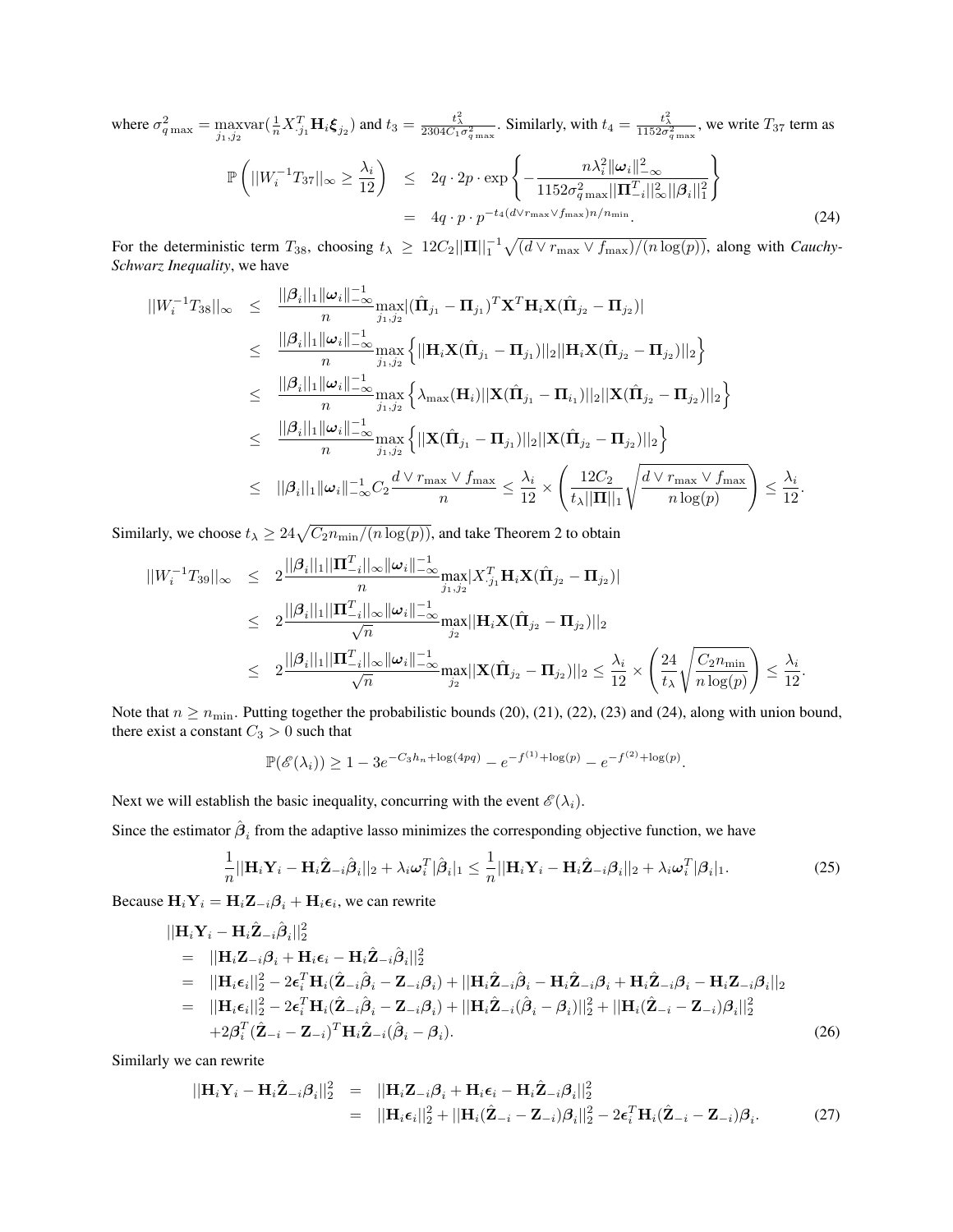Plugging equations (26) and (27) into (25), we then have

$$
\frac{1}{n} ||\mathbf{H}_{i} \hat{\mathbf{Z}}_{-i} (\hat{\boldsymbol{\beta}}_{i} - \boldsymbol{\beta}_{i}) ||_{2}^{2} + \lambda_{i} \boldsymbol{\omega}_{i}^{T} |\hat{\boldsymbol{\beta}}_{i}|_{1} \n\leq \lambda_{i} \boldsymbol{\omega}_{i}^{T} |\boldsymbol{\beta}_{i}|_{1} + \left( \frac{2}{n} \hat{\mathbf{Z}}_{-i}^{T} \mathbf{H}_{i} \epsilon_{i} - \frac{2}{n} \hat{\mathbf{Z}}_{-i}^{T} \mathbf{H}_{i} (\hat{\mathbf{Z}}_{-i} - \mathbf{Z}_{-i}) \boldsymbol{\beta}_{i} \right)^{T} (\hat{\boldsymbol{\beta}}_{i} - \boldsymbol{\beta}_{i}) \n= \lambda_{i} \boldsymbol{\omega}_{i}^{T} |\boldsymbol{\beta}_{i}|_{1} + \boldsymbol{\eta}_{i}^{T} (\hat{\boldsymbol{\beta}}_{i} - \boldsymbol{\beta}_{i}).
$$

Thus, the basic inequality is established. This concludes the proof of Lemma 3.

Conditioning on the event  $\mathscr{E}(\lambda_i)$ , we remove the random term  $\eta_i$  from the basic inequality as

$$
\frac{1}{n} ||\mathbf{H}_{i} \hat{\mathbf{Z}}_{-i}(\hat{\boldsymbol{\beta}}_{i} - \boldsymbol{\beta}_{i})||_{2}^{2} \n\leq \lambda_{i} \omega_{i}^{T} |\boldsymbol{\beta}_{i}|_{1} - \lambda_{i} \omega_{i}^{T} |\hat{\boldsymbol{\beta}}_{i}|_{1} + \boldsymbol{\eta}_{i}^{T}(\hat{\boldsymbol{\beta}}_{i} - \boldsymbol{\beta}_{i}) \n\leq \lambda_{i} \omega_{S_{i}}^{T} |\boldsymbol{\beta}_{S_{i}}|_{1} - \lambda_{i} \omega_{S_{i}}^{T} |\hat{\boldsymbol{\beta}}_{S_{i}}|_{1} - \lambda_{i} \omega_{S_{i}}^{T} |\hat{\boldsymbol{\beta}}_{S_{i}}|_{1} + \boldsymbol{\eta}_{S_{i}}^{T}(\hat{\boldsymbol{\beta}}_{S_{i}}) + \boldsymbol{\eta}_{S_{i}}^{T}(\hat{\boldsymbol{\beta}}_{S_{i}} - \boldsymbol{\beta}_{S_{i}}) \n\leq \lambda_{i} \omega_{S_{i}}^{T} |\hat{\boldsymbol{\beta}}_{S_{i}} - \boldsymbol{\beta}_{S_{i}}|_{1} - \lambda_{i} \omega_{S_{i}}^{T} |\hat{\boldsymbol{\beta}}_{S_{i}}|_{1} + \frac{\lambda_{i}}{2} \omega_{S_{i}}^{T} |\hat{\boldsymbol{\beta}}_{S_{i}}|_{1} + \frac{\lambda_{i}}{2} \omega_{S_{i}}^{T} |\hat{\boldsymbol{\beta}}_{S_{i}} - \boldsymbol{\beta}_{S_{i}}|_{1} \n\leq \frac{3}{2} \lambda_{i} \omega_{S_{i}}^{T} |\hat{\boldsymbol{\beta}}_{S_{i}} - \boldsymbol{\beta}_{S_{i}}|_{1} - \frac{1}{2} \lambda_{i} \omega_{S_{i}}^{T} |\hat{\boldsymbol{\beta}}_{S_{i}}|_{1} \n\leq \frac{3}{2} \lambda_{i} ||\omega_{S_{i}} ||\infty ||\hat{\boldsymbol{\beta}}_{S_{i}} - \boldsymbol{\beta}_{S_{i}}||_{1} - \frac{1}{2} \lambda_{i} ||\omega_{S_{i}}^{T} ||\infty ||\hat{\boldsymbol{\beta}}_{S_{i}}||_{1}.
$$
\n(28)

The last inequality implies that

$$
\frac{1}{n}||\mathbf{H}_{i}\hat{\mathbf{Z}}_{-i}(\hat{\boldsymbol{\beta}}_{i}-\boldsymbol{\beta}_{i})||_{2}^{2} \n\leq \frac{3}{2}\lambda_{i}||\boldsymbol{\omega}_{\mathcal{S}_{i}}||_{\infty}||\hat{\boldsymbol{\beta}}_{\mathcal{S}_{i}}-\boldsymbol{\beta}_{\mathcal{S}_{i}}||_{1} \leq \frac{3}{2}\lambda_{i}||\boldsymbol{\omega}_{\mathcal{S}_{i}}||_{\infty}\sqrt{|\mathcal{S}_{i}|}||\hat{\boldsymbol{\beta}}_{\mathcal{S}_{i}}-\boldsymbol{\beta}_{\mathcal{S}_{i}}||_{2} \n\leq \frac{3}{2}\lambda_{i}||\boldsymbol{\omega}_{\mathcal{S}_{i}}||_{\infty}\sqrt{|\mathcal{S}_{i}|}\frac{2||\mathbf{H}_{i}\hat{\mathbf{Z}}_{-i}(\hat{\boldsymbol{\beta}}_{i}-\boldsymbol{\beta}_{i})||_{2}}{\sqrt{n}\phi_{0}},
$$
\n(29)

where the last inequality follows Assumption 4 and Lemma 2. The above inequality leads to that,

$$
\frac{1}{n}||\mathbf{H}_i\hat{\mathbf{Z}}_{-i}(\hat{\boldsymbol{\beta}}_i-\boldsymbol{\beta}_i)||_2^2 \leq \frac{9(||\boldsymbol{\omega}_{\mathcal{S}_i}||_{\infty})^2}{\boldsymbol{\phi}_0^2}|\mathcal{S}_i|\lambda_i^2.
$$

Plugging in (19), and letting  $C_4 = 3t_\lambda$ , we obtain that

$$
\frac{1}{n}||\mathbf{H}_{i}\hat{\mathbf{Z}}_{-i}(\hat{\boldsymbol{\beta}}_{i}-\boldsymbol{\beta}_{i})||_{2}^{2} \leq \frac{C_{4}^{2}||\boldsymbol{\omega}_{\mathcal{S}_{i}}||_{\infty}^{2}||\mathbf{B}||_{1}^{2}||\mathbf{\Pi}||_{1}^{2}}{\phi_{0}^{2}||\boldsymbol{\omega}_{i}||_{-\infty}^{2}}|\mathcal{S}_{i}|\frac{(d\vee r_{\max}\vee f_{\max})\log(p)}{n_{\min}}.
$$
\n(30)

The fact that  $||\mathbf{H}_i\hat{\mathbf{Z}}_{-i}(\hat{\boldsymbol{\beta}}_i - \boldsymbol{\beta}_i)||_2^2$  is always positive in (28) implies that

$$
\|\boldsymbol{\omega}_{\mathcal{S}_i^c}\|_{-\infty} \|\hat{\boldsymbol{\beta}}_{\mathcal{S}_i^c}\|_1 \leq 3 \|\boldsymbol{\omega}_{\mathcal{S}_i}\|_{\infty} \|\hat{\boldsymbol{\beta}}_{\mathcal{S}_i} - \boldsymbol{\beta}_{\mathcal{S}_i}\|_1,
$$
\n(31)

which further leads to that

$$
||\hat{\boldsymbol{\beta}}_i - \boldsymbol{\beta}_i||_1 = ||\hat{\boldsymbol{\beta}}_{\mathcal{S}_i^c}||_1 + ||\hat{\boldsymbol{\beta}}_{\mathcal{S}_i} - \boldsymbol{\beta}_{\mathcal{S}_i}||_1 \leq \left(3\frac{\|\boldsymbol{\omega}_{\mathcal{S}_i}\|_\infty}{\|\boldsymbol{\omega}_{\mathcal{S}_i^c}\|_\infty} + 1\right)||\hat{\boldsymbol{\beta}}_{\mathcal{S}_i} - \boldsymbol{\beta}_{\mathcal{S}_i}||_1.
$$

Noting the inequality (30), we can follow Assumption 4 and Lemma 2 to derive that

$$
\begin{split}\n||\hat{\beta}_{i} - \beta_{i}||_{1} &\leq \left(3 \frac{\|\omega_{\mathcal{S}_{i}}\|_{\infty}}{\|\omega_{\mathcal{S}_{i}^{c}}\|_{-\infty}} + 1\right) \sqrt{|\mathcal{S}_{i}|} \frac{2||\mathbf{H}_{i}\hat{\mathbf{Z}}_{-i}(\hat{\beta}_{i} - \beta_{i})||_{2}}{\sqrt{n}\phi_{0}} \\
&\leq \left(3 \frac{\|\omega_{\mathcal{S}_{i}}\|_{\infty}}{\|\omega_{\mathcal{S}_{i}^{c}}\|_{-\infty}} + 1\right) \sqrt{|\mathcal{S}_{i}|} \frac{2C_{4}\|\omega_{\mathcal{S}_{i}}\|_{\infty}||\mathbf{B}||_{1}||\mathbf{H}||_{1}}{\phi_{0}^{2}||\omega_{i}||_{-\infty}} \sqrt{|\mathcal{S}_{i}|} \sqrt{\frac{(d \vee r_{\text{max}} \vee f_{\text{max}}) \log(p)}{n_{\text{min}}}} \\
&\leq 8C_{4} \frac{\|\omega_{\mathcal{S}_{i}}\|_{\infty}^{2}||\mathbf{B}||_{1}||\mathbf{H}||_{1}}{\phi_{0}^{2}||\omega_{i}||_{-\infty}} |\mathcal{S}_{i}|\sqrt{\frac{(d \vee r_{\text{max}} \vee f_{\text{max}}) \log(p)}{n_{\text{min}}}},\n\end{split} \tag{32}
$$

 $\Box$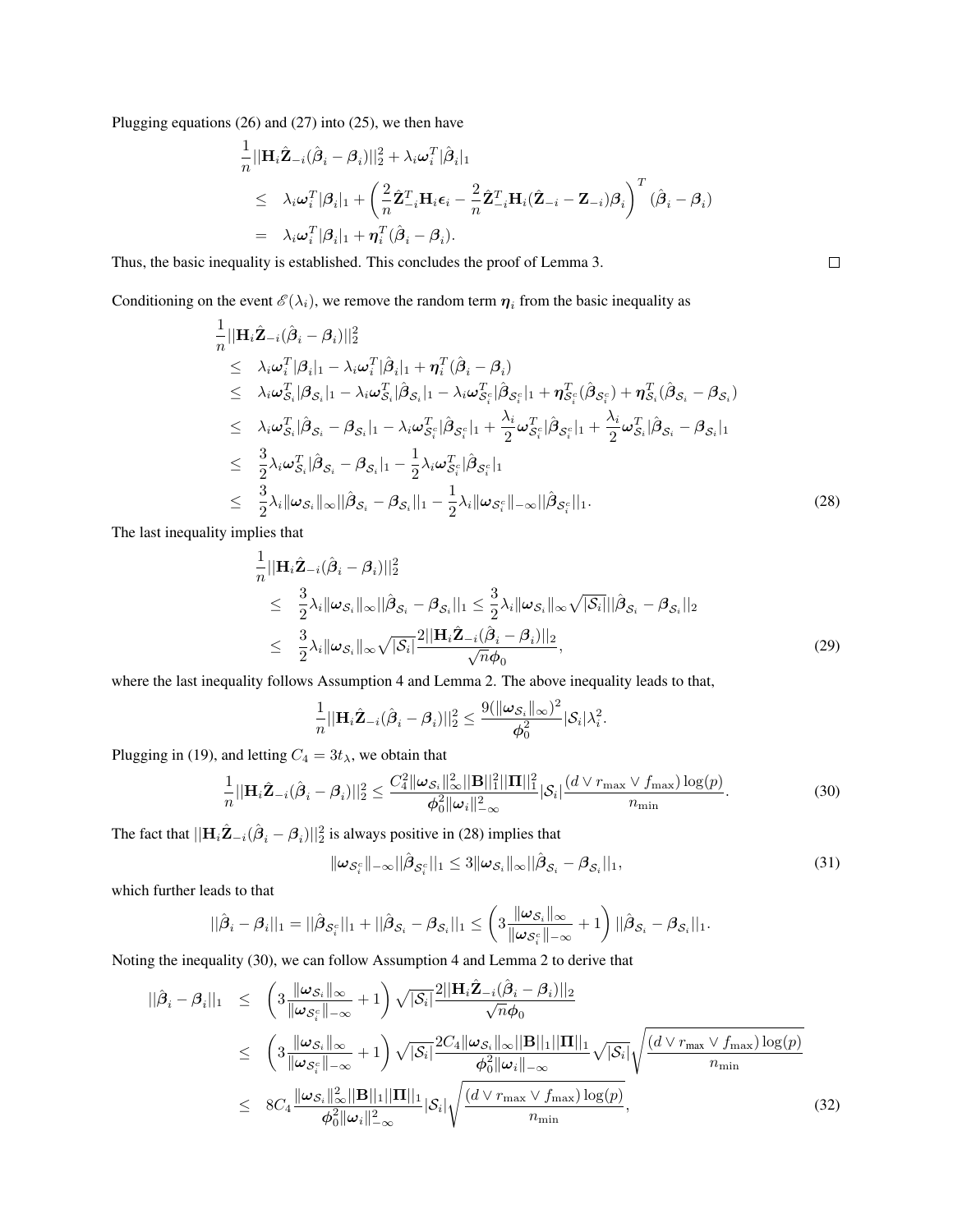where the last inequality comes from the facts that  $\|\omega_{\mathcal{S}_i^c}\|_{-\infty} \ge \|\omega_i\|_{-\infty}$  and  $\|\omega_i\|_{-\infty} \le \|\omega_{\mathcal{S}_i}\|_{\infty}$ . Since the inequality (28) concurs with the event  $\mathscr{E}(\lambda_i)$ , the above prediction and estimation bounds hold with probability at least  $1 - 3e^{-C_3h_n + \log(4pq)} - e^{-f^{(1)} + \log(p)} - e^{-f^{(2)} + \log(p)}$ . This completes the proof of Theorem 3.

## 5 Proof of Theorem 4

Lemma 4. *Suppose that, for node i,*

$$
\sqrt{(d \vee r_{\max} \vee f_{\max})/n} + c_{\max} ||\mathbf{\Pi}||_1 \leq \sqrt{c_{\max}^2 ||\mathbf{\Pi}||_1^2 + \min(\phi_0^2/64, \tau(4-\tau)^{-1} ||\boldsymbol{\omega}_i||_{-\infty}/\psi_i)/(C_2|\mathcal{S}_i|)}.
$$
 (33)

Under Assumptions 1-5, we have  $||W_{S_i^c}^{-1}(\hat{\mathcal{I}}_{i,21}\hat{\mathcal{I}}_{i,11}^{-1})W_{S_i}||_{\infty} \leq 1-\tau/2$  with the probability at least  $1-e^{-f^{(1)}+\log(p)}$   $e^{-f^{(2)} + \log(p)}$ .

*Proof of Lemma 4.* The inequality (33) implies that  $\psi_i ||\omega_i||_{-\infty}^{-1} |\mathcal{S}_i| g_n \leq \frac{\tau}{4-\tau}$ .

By the inequalities (15) and (16) in the proof of Lemma 2 and union bound, we have that, with probability at least  $1 - e^{-f^{(1)} + \log(p)} - e^{-f^{(2)} + \log(p)},$ 

$$
\max_{j_1,j_2}\left\{\frac{1}{n}|(\mathbf{H}_i\mathbf{X}\hat{\mathbf{\Pi}}_{j_1})^T(\mathbf{H}_i\mathbf{X}\hat{\mathbf{\Pi}}_{j_2})-(\mathbf{H}_i\mathbf{X}\mathbf{\Pi}_{j_1})^T(\mathbf{H}_i\mathbf{X}\mathbf{\Pi}_{j_2})|\right\}\leq g_n.
$$

With the definitions of infinity norm  $||\cdot||_{\infty}$ ,  $\hat{\mathcal{I}}_{i,11}$ , and  $\mathcal{I}_{i,11}$ , we can obtain the following inequality indexed by set  $\mathcal{S}_i$ ,

$$
\psi_i||W_{\mathcal{S}_i}^{-1}(\hat{\mathcal{I}}_{i,11} - \mathcal{I}_{i,11})||_{\infty} \leq \psi_i||\boldsymbol{\omega}_{\mathcal{S}_i}||_{-\infty}^{-1}||\hat{\mathcal{I}}_{i,11} - \mathcal{I}_{i,11}||_{\infty} \leq \psi_i||\boldsymbol{\omega}_{\mathcal{S}_i}||_{-\infty}^{-1}|\mathcal{S}_i|g_n \leq \frac{\tau}{4-\tau}.
$$
\n(34)

Similarly we can obtain the following bound indexed by the complement set  $S_i^c$ ,

$$
\psi_i||W_{\mathcal{S}_i^c}^{-1}(\hat{\mathcal{I}}_{i,21} - \mathcal{I}_{i,21})||_{\infty} \leq \psi_i ||\boldsymbol{\omega}_{\mathcal{S}_i^c}||_{-\infty}^{-1}|\mathcal{S}_i|g_n \leq \frac{\tau}{4-\tau}.
$$
\n(35)

Applying the matrix inversion error bound in Horn and Johnson [2012] and the triangular inequality, we have that

$$
\begin{split} ||\hat{\mathcal{I}}_{i,11}^{-1}W_{\mathcal{S}_i}||_{\infty} &\leq ||\mathcal{I}_{i,11}^{-1}W_{\mathcal{S}_i}||_{\infty} + ||\hat{\mathcal{I}}_{i,11}^{-1}W_{\mathcal{S}_i} - \mathcal{I}_{i,11}^{-1}W_{\mathcal{S}_i}||_{\infty} \\ &\leq \psi_i + \frac{\psi_i||W_{\mathcal{S}_i}^{-1}(\hat{\mathcal{I}}_{i,11} - \mathcal{I}_{i,11})||_{\infty}}{1 - \psi_i||W_{\mathcal{S}_i}^{-1}(\hat{\mathcal{I}}_{i,11} - \mathcal{I}_{i,11})||_{\infty}} \psi_i \leq \psi_i + \frac{\tau}{4 - 2\tau} \psi_i \leq \frac{4 - \tau}{4 - 2\tau} \psi_i. \end{split} \tag{36}
$$

Also note that we can rewrite

$$
\begin{array}{lll} W_{\mathcal{S}_{i}^{c}}^{-1} \left( \hat{\mathcal{I}}_{i,21} \hat{\mathcal{I}}_{i,11}^{-1} - \mathcal{I}_{i,21} \mathcal{I}_{i,11}^{-1} \right) W_{\mathcal{S}_{i}} & \\ & = & W_{\mathcal{S}_{i}^{c}}^{-1} \left( \hat{\mathcal{I}}_{i,21} - \mathcal{I}_{i,21} \right) \hat{\mathcal{I}}_{i,11}^{-1} W_{\mathcal{S}_{i}} + W_{\mathcal{S}_{i}^{c}}^{-1} \mathcal{I}_{i,21} \mathcal{I}_{i,11}^{-1} W_{\mathcal{S}_{i}} W_{\mathcal{S}_{i}}^{-1} \left( \hat{\mathcal{I}}_{i,11} - \mathcal{I}_{i,11} \right) \hat{\mathcal{I}}_{i,11}^{-1} W_{\mathcal{S}_{i}}. \end{array}
$$

Then, it follows from (34), (35), (36) and Assumption 5 that

$$
\label{eq:20} \begin{split} &||W_{\mathcal{S}_i^c}^{-1}\left(\hat{\mathcal{I}}_{i,21}\hat{\mathcal{I}}_{i,11}^{-1}-\mathcal{I}_{i,21}\mathcal{I}_{i,11}^{-1}\right)W_{\mathcal{S}_i}||_{\infty} \\ &\leq~||W_{\mathcal{S}_i^c}^{-1}\left(\hat{\mathcal{I}}_{i,21}-\mathcal{I}_{i,21}\right)||_{\infty}||\hat{\mathcal{I}}_{i,11}^{-1}W_{\mathcal{S}_i}||_{\infty} \\ &+||W_{\mathcal{S}_i^c}^{-1}\mathcal{I}_{i,21}\mathcal{I}_{i,11}^{-1}W_{\mathcal{S}_i}||_{\infty}||W_{\mathcal{S}_i}^{-1}\left(\hat{\mathcal{I}}_{i,11}-\mathcal{I}_{i,11}\right)||_{\infty}||\hat{\mathcal{I}}_{i,11}^{-1}W_{\mathcal{S}_i}||_{\infty} \leq \tau/2. \end{split}
$$

Therefore, together with Assumption 5 again, we can conclude that  $||W_{S_i^c}^{-1}(\hat{\mathcal{I}}_{i,21}\hat{\mathcal{I}}_{i,11}^{-1})W_{S_i}||_{\infty} \leq 1 - \tau/2$ . This concludes the proof of Lemma 4.